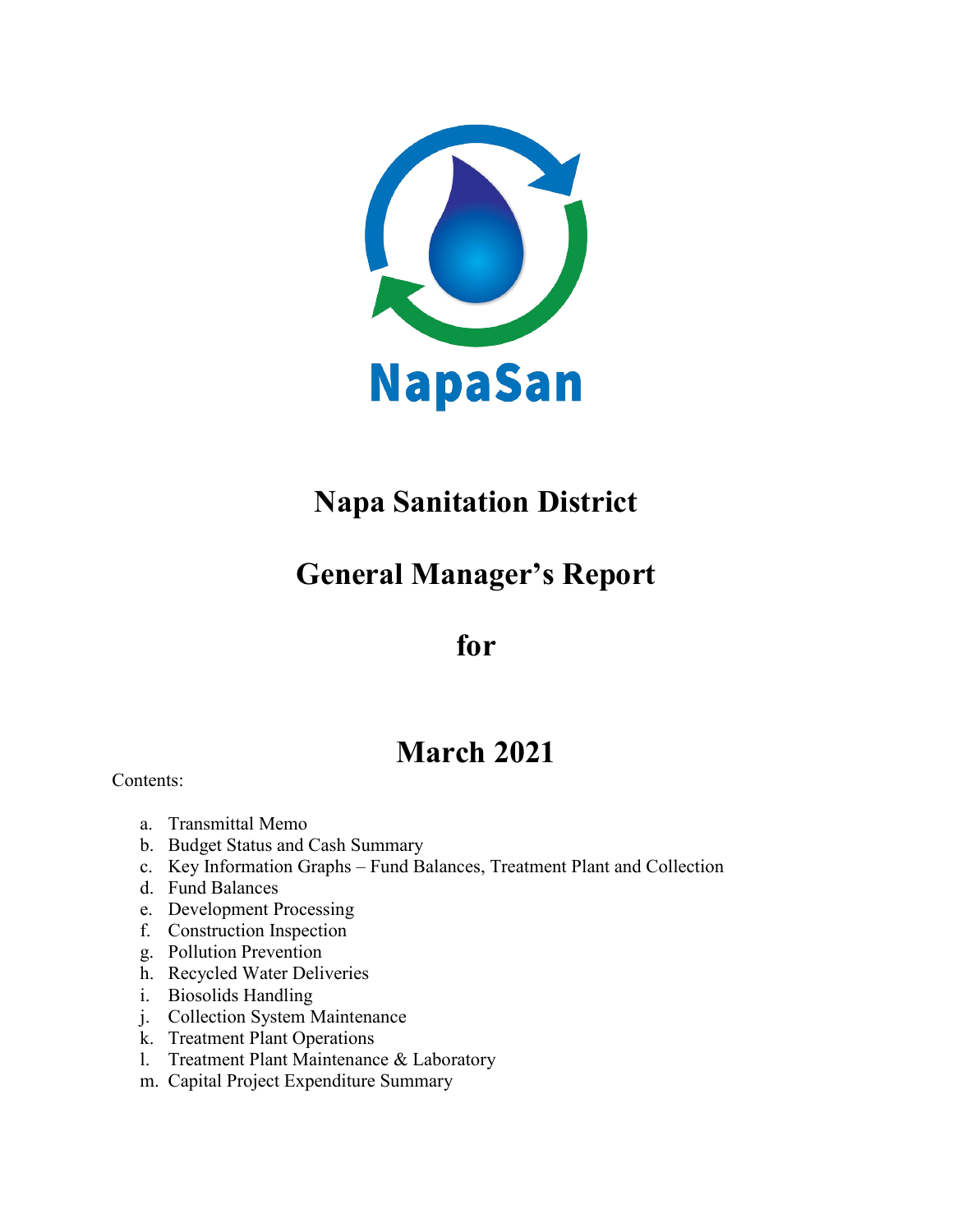SSO's, and 4



| DATE:           | May 5, 2021                                                                                                       |                                                                                                                                                              |
|-----------------|-------------------------------------------------------------------------------------------------------------------|--------------------------------------------------------------------------------------------------------------------------------------------------------------|
| <b>FROM:</b>    | Timothy B. Healy, General Manager                                                                                 |                                                                                                                                                              |
| <b>SUBJECT:</b> | General Manager's Report for March 2021                                                                           |                                                                                                                                                              |
|                 | <b>REGULATORY COMPLIANCE:</b><br><b>Collection System Compliance:</b>                                             | 1 Category 1 SSO's, 0 Category 2 S<br>Category 3 SSO's                                                                                                       |
|                 | NPDES Permit (WWTP) Compliance:<br>Air Quality Compliance:<br>Recycled Water Compliance:<br>Biosolids Compliance: | Full compliance with all regulations<br>Full compliance with all regulations<br>Full compliance with all regulations<br>Full compliance with all regulations |

# **FISCAL STATUS:**<br>Period Covered:

Percent Fiscal Year: 75.0% Operating Expenditures to date: 54.0% Historical Expenditures to date: 74.1%<br>Significant Comments: In prio

Significant Comments: None July 1, 2020 – March 31, 2021 In prior years, typically an intrafund transfer from Operating to Capital is done for cash flow purposes. As a result of some yearend accounting adjustments last fiscal year, the Capital Fund has had sufficient funds for this fiscal year, and a intrafund transfer had not been needed. This causes a lower than average Operating Expenditures to date in comparison to the Historical Expenditures to date.

#### **PERSONNEL:**

Significant events for the month of March 2021 in the Human Resources Department:

| New Hires:                     | None                                                                                             |
|--------------------------------|--------------------------------------------------------------------------------------------------|
| Separations:                   | None                                                                                             |
| Promotions:                    | Steve Caldwell, Collection System Worker III, promoted to<br><b>Collection System Supervisor</b> |
| <b>Recruitment Activities:</b> | None                                                                                             |
| Injuries:                      | None                                                                                             |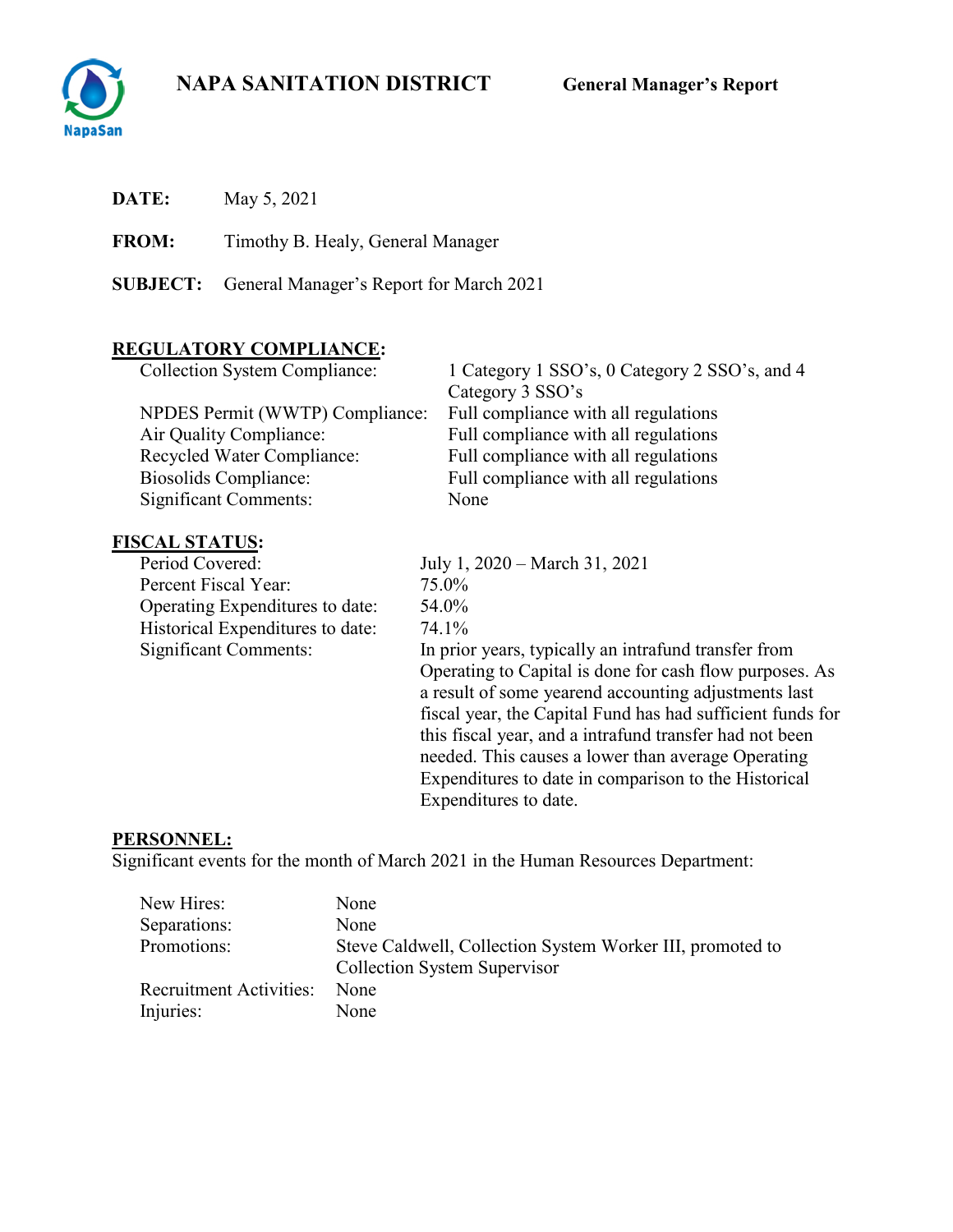May 5, 2021 Page 2

## **COLLECTIONS:**

Significant events for the month of March 2021 in Collection System Maintenance include:

- The District had 1 Category 1 Sanitary Sewer Overflows (SSO's), 0 Category 2 SSO's and 4 Category 3 SSO's during the month. (A Category 1 is defined as an SSO that reached a drainage channel and/or surface water or; an SSO that reached a storm drainpipe that was not fully recovered and returned to the sanitary sewer system. A Category 2 is defined as an SSO that is equal to or greater than 1,000 gallons that did not reach a surface water. A Category 3 is defined as an SSO that is less than 1,000 gallons that did not reach a surface water. These are usually minor overflows of less than 10 gallons from cleanouts on District laterals that can be cleaned up by the crews.)
- The repair crew installed 7 cleanouts and repaired 1 cleanout. They also repaired 5 laterals and lined 2 laterals. The repair crew also made 1 man hole repair. Additionally, the service response/programs crew completed 99 work orders in support of the grease and odor control program, responded to 54 customer requests for service (20 were NSD problem) and closed out 760 mark and locate request tickets.
- The preventative maintenance crews ran work orders on 62 laterals, cleaned approximately 56,772.2 feet of main line and CCTV inspected 117 laterals. In addition, the CCTV truck televised 36,063.6 feet of mainline.

## **TREATMENT PLANT:**

Significant events for the month of March 2021 in the Treatment Plant Department:

## Plant Operations:

- For March 2021, the plant's influent flow was 230.3 MG as compared to last year flow for March 2020 of 194.5 MG
- There was 1.85" rainfall for February 2021 (Carneros Rainfall Center) as compared to 0.86" rainfall for March 2020.
- Pond 4 end of the month recorded level reading was 77.12".

## Power Consumption and Production:

- March 2021 power purchased from PG&E was 397 MWH in comparison to March 2020 purchase of 368 MWH.
- Cogeneration unit ran 726 of 744 hours for the month 97.58% uptime, averaging 352.50 Kw, producing 256 MWH of energy
- Solar generation in March 2021 was 150 MWH, compared to 115 MWH in February and 142 MWH in March 2020. The solar provider replaced a few failed inverters in March.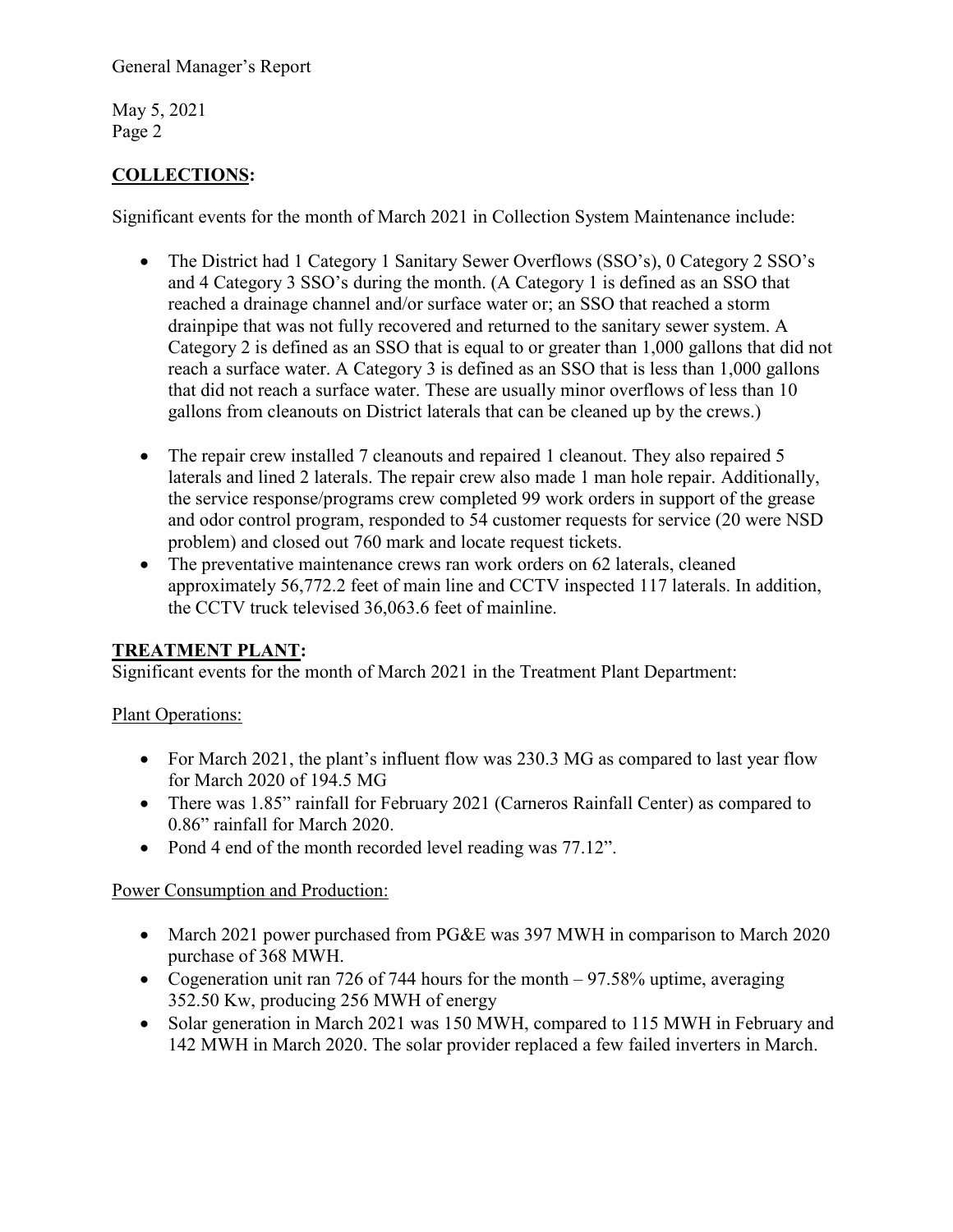May 5, 2021 Page 3

Maintenance:

Significant events for the month of March 2021:

#### Process Maintenance

- Cogeneration unit monthly emission test in compliance with BAAQMD permit
- Cogen Service;
	- o Adjusted valves, replaced turbo soft boot and replaced throttle body
- Replaced VFD/hypo pump #3
- Rewind recycle pump #3 motor
- Annual Standby Generator Service;
	- o Changed oil and filters/replaced primary, secondary fuel filters and fuel separator
- Bio-assay/replaced RTD probe #3
- Replaced level transducer/Ferric tank
- Digester primary HEX temperature control/moved to PLC/SCADA control
- Service water pump #1 VFD/reconfigured for SCADA control

## **Projects**

- Installed new Valve Actuator/Eagle Vines, Chardonnay line
- Pulled fuses at 12 KV drops and documented/type/amperage

## Standby Power

- Plant generators operational testing only
- Riverpark, Stonecrest and West Napa operational testing only

## Influent Pumps

• All pumps operational

#### Laboratory:

## **Effluent (EFF-001) Summary**

There were no violations of Effluent limits during the month of March 2021. All parameters were monitored at the required frequencies. The following were notable sampling events:

- March 3, 2021: Mercury, Metals, Cyanide, Nutrients
- March 3-7, 2021: Acute Toxicity Bioassay
- March 9, 2021: Nutrients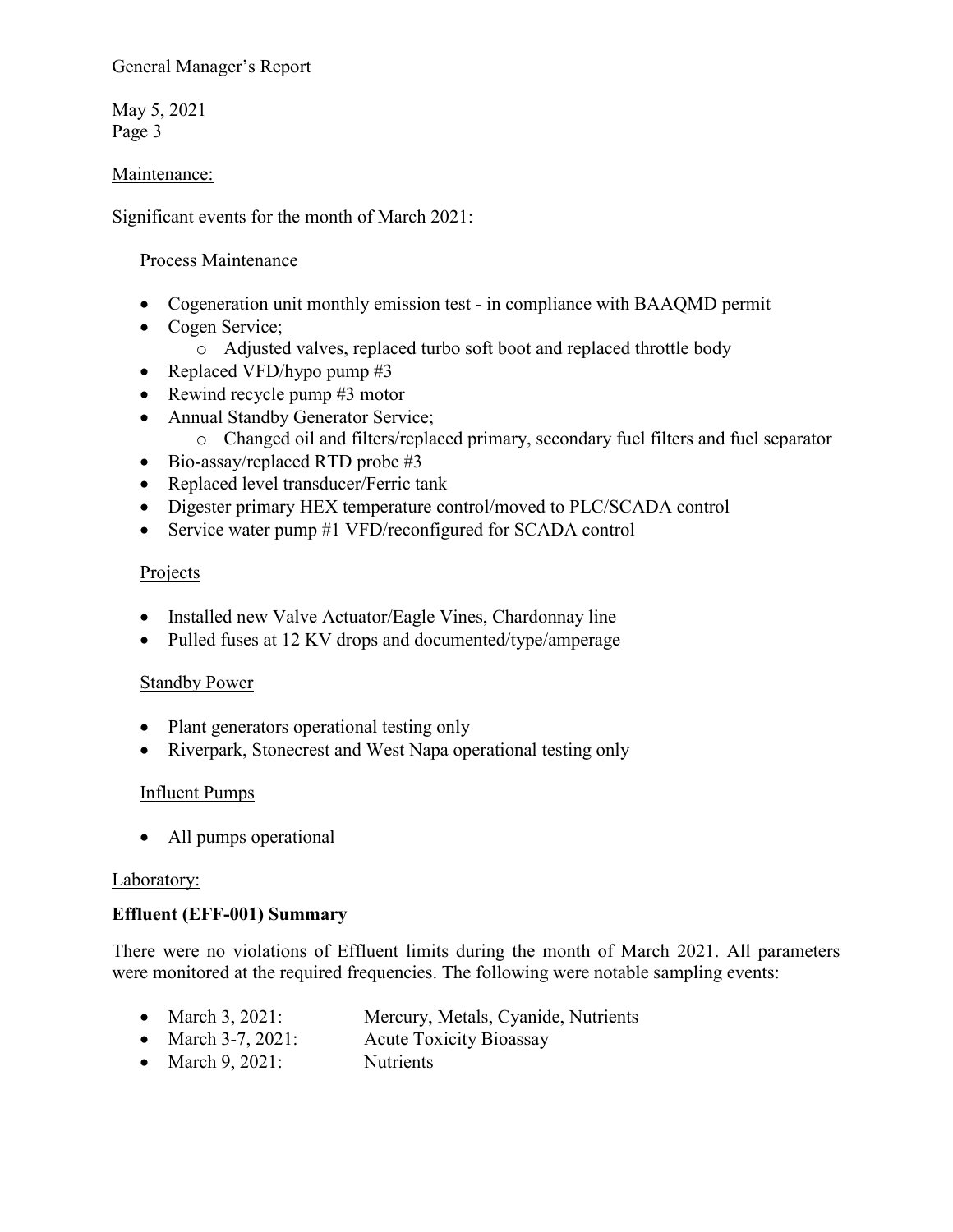May 5, 2021 Page 4

## **Influent (INF-001) Summary**

Monthly Influent monitoring of all parameters occurred at the required frequencies. The following were notable sampling events:

• March 2, 2021: Metals, Mercury, Cyanide

## **RECYCLING:**

Significant events in the Recycling Department for March 2021 include:

- Recycled water delivered for the month of March 2021 was (60.588 million gallons), as compared to March 2020 (80.720 million gallons) is lower from the previous year due to vineyard, golf course and commercial landscape demand. Delivered recycled water volume represents the sum of all use site flow meter consumption values.
- Staff ceased wet weather solids encapsulating at Somky Ranch.
- Staff approved the connection of one new recycled water connection in the MST area..

## **POLLUTION PREVENTION:**

Significant events in the Pollution Prevention and Outreach Division for March 2021 include: Staff continued to conduct outreach regarding the Browns Valley Trunk Project. Weekly email and text updates as well as weekly website updates were conducted to keep residents up to date regarding construction activities.

- Staff continued to conduct outreach for the summer 2021 Collection System Rehabilitation Project.
- Staff began writing and designing the spring 2021 Pipeline Newsletter.
- Staff continued working with Katz & Associates to plan and conduct outreach regarding the rate study and upcoming Prop 218 process. A meeting was held on March 3 with the Napa Register Editorial Board. The second Public Information Session webinar was held on March 10, and the Prop 218 Public Hearing was held on March 31.
- Staff took part in a Spanish language Facebook Live and joined the Nuestra Tierra radio show on radio station KBBF to talk about NapaSan's pollution prevention messages and the proposed rate modifications.
- Staff helped to plan and begin advertising the hybrid (virtual and in-person) 2021 Earth Day event with the Environmental Education Coalition of Napa County.
- NapaSan continues to promote the safe medication disposal program. The total amount of unneeded medications collected since the drug takeback program began in September 2010 is 25,784.2 pounds.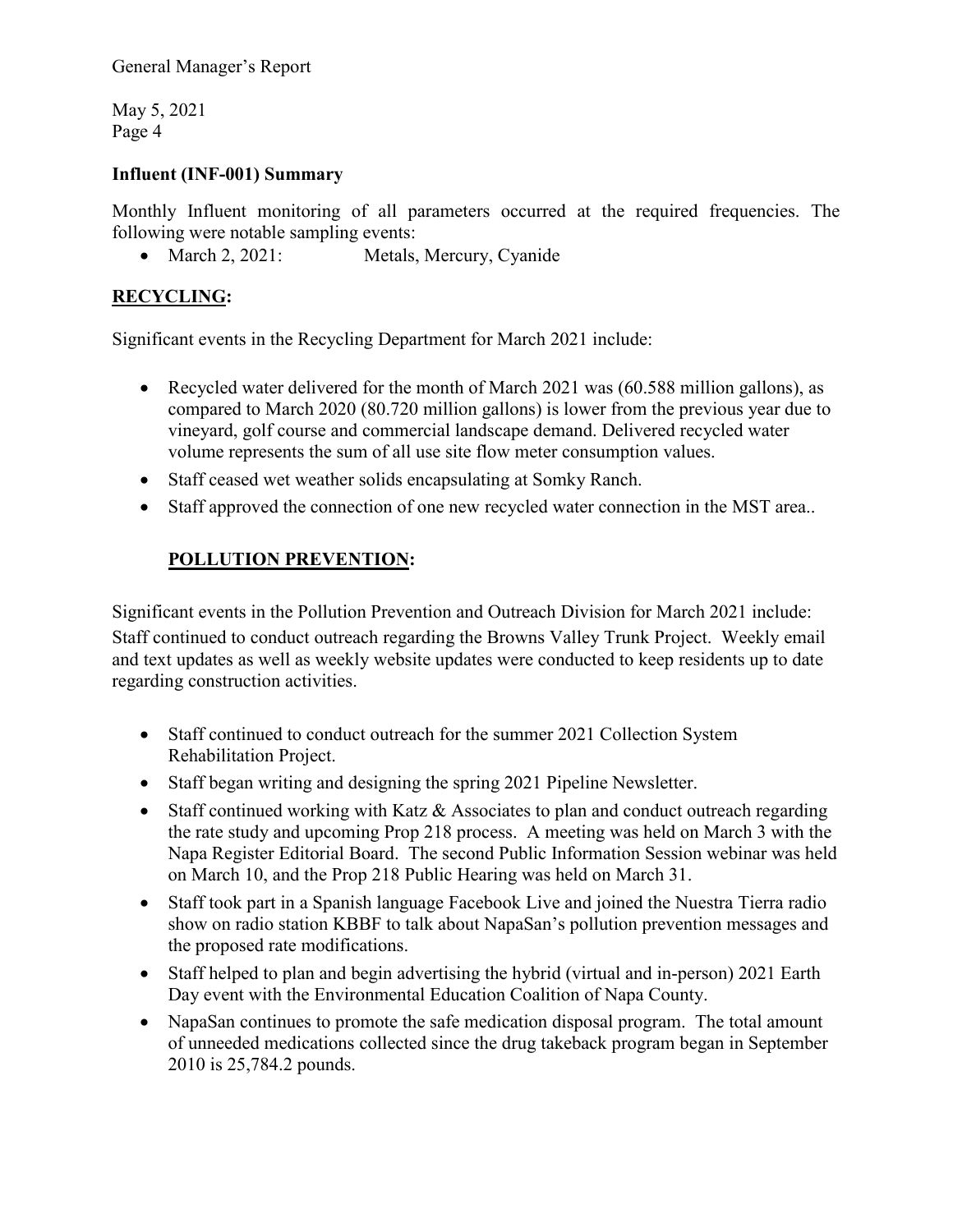May 5, 2021 Page 5

## **ENGINEERING / CAPITAL PROJECTS / DEVELOPMENT:**

Significant events occurring in the Engineering Division for March 2021 include:

- Consultants and staff continued work on the CMMS implementation.
- Contractor continued construction of the Browns Valley Trunk Project.
- Contractor continued construction of the West Napa Pump Station Project.
- Contractor continued construction of the 2020 Collection System Rehabilitation Project.
- Contractor continued construction of the 2021 Collection System Rehabilitation Project.
- Contractor began construction of the 66-inch Trunk Sewer Rehabilitation Project.
- Contractor began construction of the Pond Levee Maintenance Project
- Contractor continued construction of the Sanitary Sewer Manhole Adjustment Project, Phase X
- Contractor began construction of the 2021 Treatment Plant Improvements Project.
- Consultant continued working on the Wastewater Treatment Plant Master Plan.
- Staff reviewed 15 sets of development plans and deemed 5 sets of plans complete. The approved plans consisted of 1 residential dwelling, 2 recycled water laterals, and 2 tenant improvements.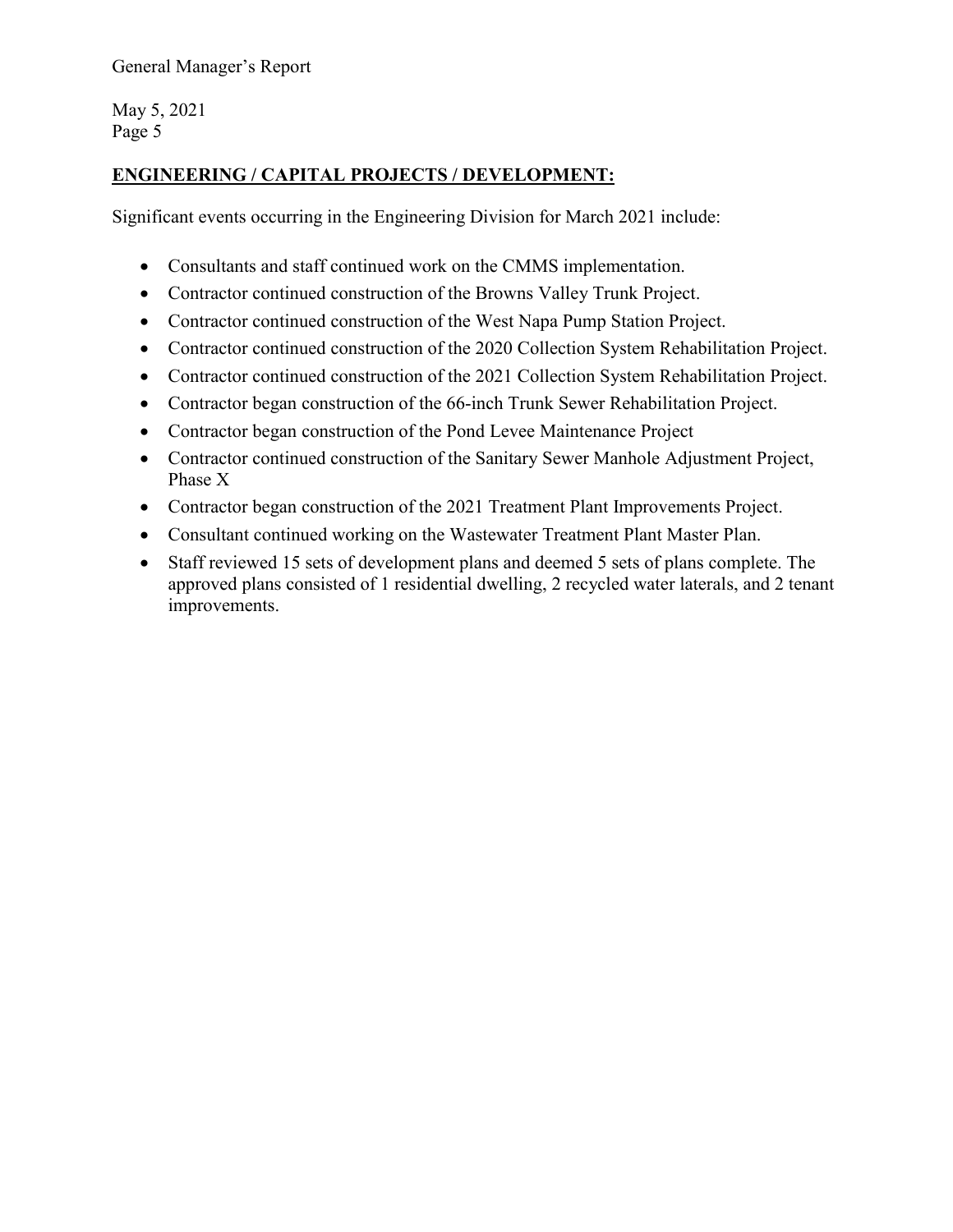#### **Budget Status & Cash Summary ‐ July 1, 2020 ‐ March 31, 2021 (75.0% of the year)**

|                                         | FY 20/21      |                     | <b>Expenditures</b> | <b>Committed</b> | Remaining         | Percent          |
|-----------------------------------------|---------------|---------------------|---------------------|------------------|-------------------|------------------|
| <b>Expenditures</b>                     | <b>Budget</b> | <b>Encumbrances</b> | to date             | to date          | <b>Balance</b>    | <b>Committed</b> |
| <b>Operating</b>                        |               |                     |                     |                  |                   |                  |
| Salaries & Benefits                     | \$9,590,300   | \$3,489             | \$6,420,442         | \$6,423,932      | \$3,166,368       | 67.0%            |
| Services & Supplies                     | 6,428,900     | 1,029,175           | 3,941,730           | 4,970,905        | 1,457,995         | 77.3%            |
| <b>Taxes</b>                            | 42,400        |                     | 17,110              | 17,110           | 25,290            | 40.4%            |
| Debt Service                            | 4,588,000     |                     | 4,585,752           | 4,585,752        | $2,248$ (1)       | 100.0%           |
| <b>Intrafund Transfers</b>              | 9,000,000     |                     |                     |                  | 9,000,000         | 0.0%             |
| <b>Total Operating:</b>                 | \$29,649,600  | \$1,032,664         | \$14,965,035        | \$15,997,699     | $$13,651,901$ (2) | 54.0%            |
| <b>Capital</b>                          |               |                     |                     |                  |                   |                  |
| Bldgs/Improvements & Equip              | \$65,903,450  | \$25,347,266        | \$24,582,468        | \$49,929,734     | $$15,973,716$ (3) | 75.8%            |
| <b>Intrafund Transfers</b>              | 1,992,000     |                     | 1,554,471           | 1,554,471        | 437,529           | 78.0%            |
| <b>Total Capital:</b>                   | \$67,895,450  | \$25,347,266        | \$26,136,940        | \$51,484,206     | \$16,411,244      | 75.8%            |
| <b>Grand Total Expenditures:</b>        | \$97,545,050  | \$26,379,930        | \$41,101,975        | \$67,481,905     | \$30,063,145      | 69.2%            |
|                                         | FY 20/21      |                     | <b>Revenues</b>     | <b>Revenues</b>  | <b>Unposted</b>   | Percent          |
|                                         |               |                     |                     |                  |                   |                  |
| <b>Revenues</b>                         | <b>Budget</b> | <b>Encumbrances</b> | to date             | posted to date   | Revenue           | <b>Posted</b>    |
| <b>Operating</b>                        |               |                     |                     |                  |                   |                  |
| Use of Money/Property                   | \$325,000     |                     | \$342,106           | \$342,106        | $(517, 106)$ (4)  | 105.3%           |
| <b>Charges for Services</b>             | 32,433,000    |                     | 20,942,397          | 20,942,397       | 11,490,603        | 64.6%            |
| <b>Miscellaneous Revenues</b>           | 62,000        |                     | 101,455             | 101,455          | (39, 455)         | 163.6%           |
| Donations/Contributions (Capital Labor) |               |                     | 611,840             | 611,840          | (611,840)(5)      | N/A              |
| <b>Total Operating:</b>                 | \$32,820,000  |                     | \$21,997,798        | \$21,997,798     | \$10,822,202      | 67.0%            |
| <b>Capital</b>                          |               |                     |                     |                  |                   |                  |
| Use of Money/Property                   | \$0           |                     | \$921               | \$921            | (5921)            | N/A              |
| <b>Capacity Charges</b>                 | 1,992,000     |                     | 1,184,229           | 1,184,229        | 807,771           | 59.4%            |
| <b>Bond/Loan Proceeds</b>               | 27,249,900    |                     | 11,843,674          | 11,843,674       | 15,406,226        | 43.5%            |
| Sale of Assets                          | 25,000        |                     |                     |                  | 25,000            | 0.0%             |
| <b>Miscellaneous Revenues</b>           | 5,000         |                     |                     |                  | 5,000             | 0.0%             |
| <b>Intrafund Transfers</b>              | 10,992,000    |                     | 1,588,944           | 1,588,944        | 9,403,056         | 14.5%            |

| <b>Grand Total Revenue:</b>                     | S73.083.900  | S36.615.565                                                           | S36.615.565 | S36.468.335 | 50.1% |
|-------------------------------------------------|--------------|-----------------------------------------------------------------------|-------------|-------------|-------|
|                                                 |              | Series 2012A's and 2017's principal/interest payments are made in Jul |             |             |       |
| Cash on Hand as of 03/31/21                     | \$15,354,995 | Includes Debt Service and Intrafund Transfers; otherwise is 71.1%     |             |             |       |
| **excluding Debt Service restricted funds       |              | See Capital Project Status report for details                         |             |             |       |
| $2/28/21$ -Effective Rate of Return = 1.13%     |              | Includes \$100,000 Somky Lease Termination Fee not budgeted           |             |             |       |
|                                                 |              | In-house Labor for Capital Projects (Contra acct for Salaries)        |             |             |       |
| Note: March rate not avaiable at time of report |              |                                                                       |             |             |       |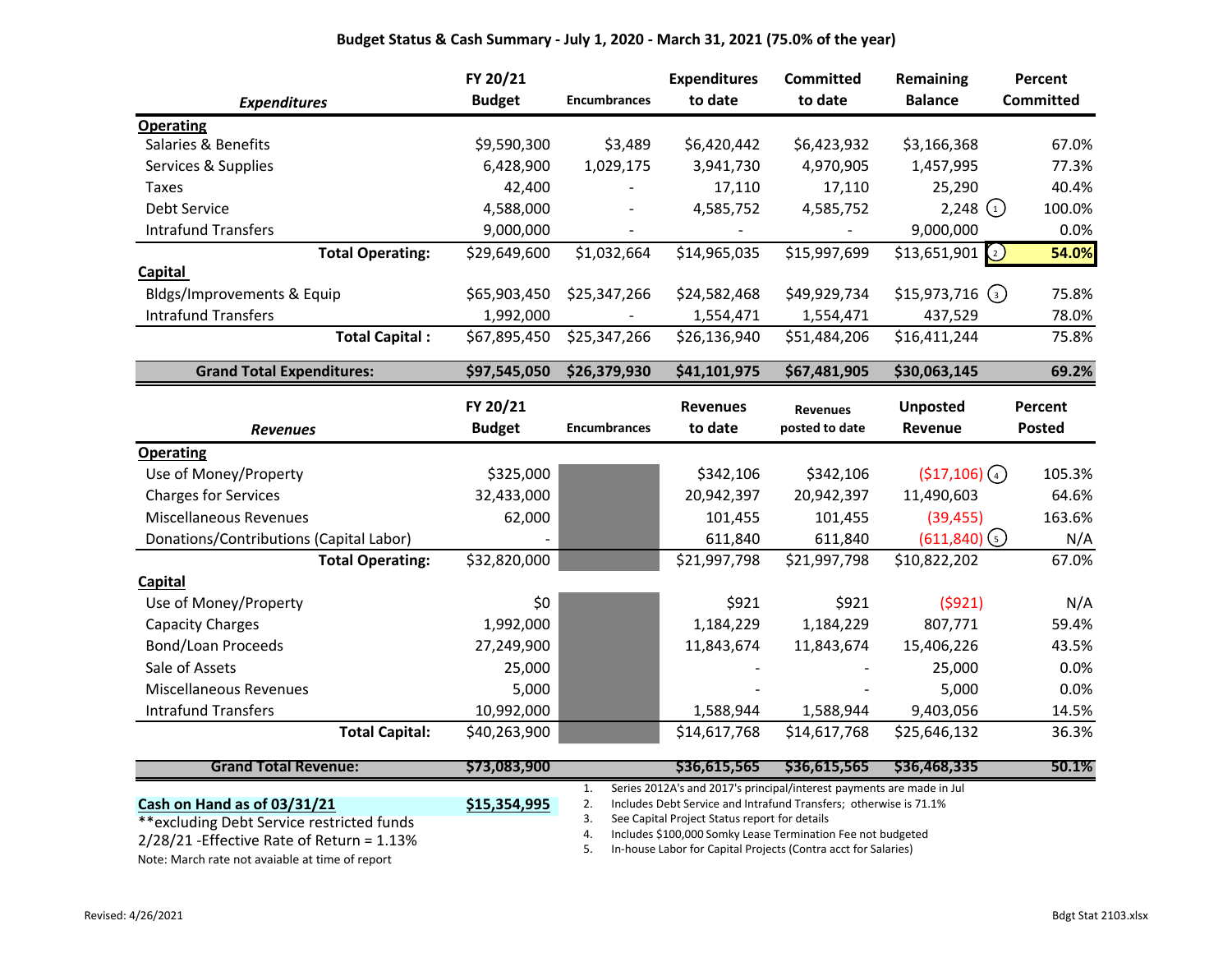

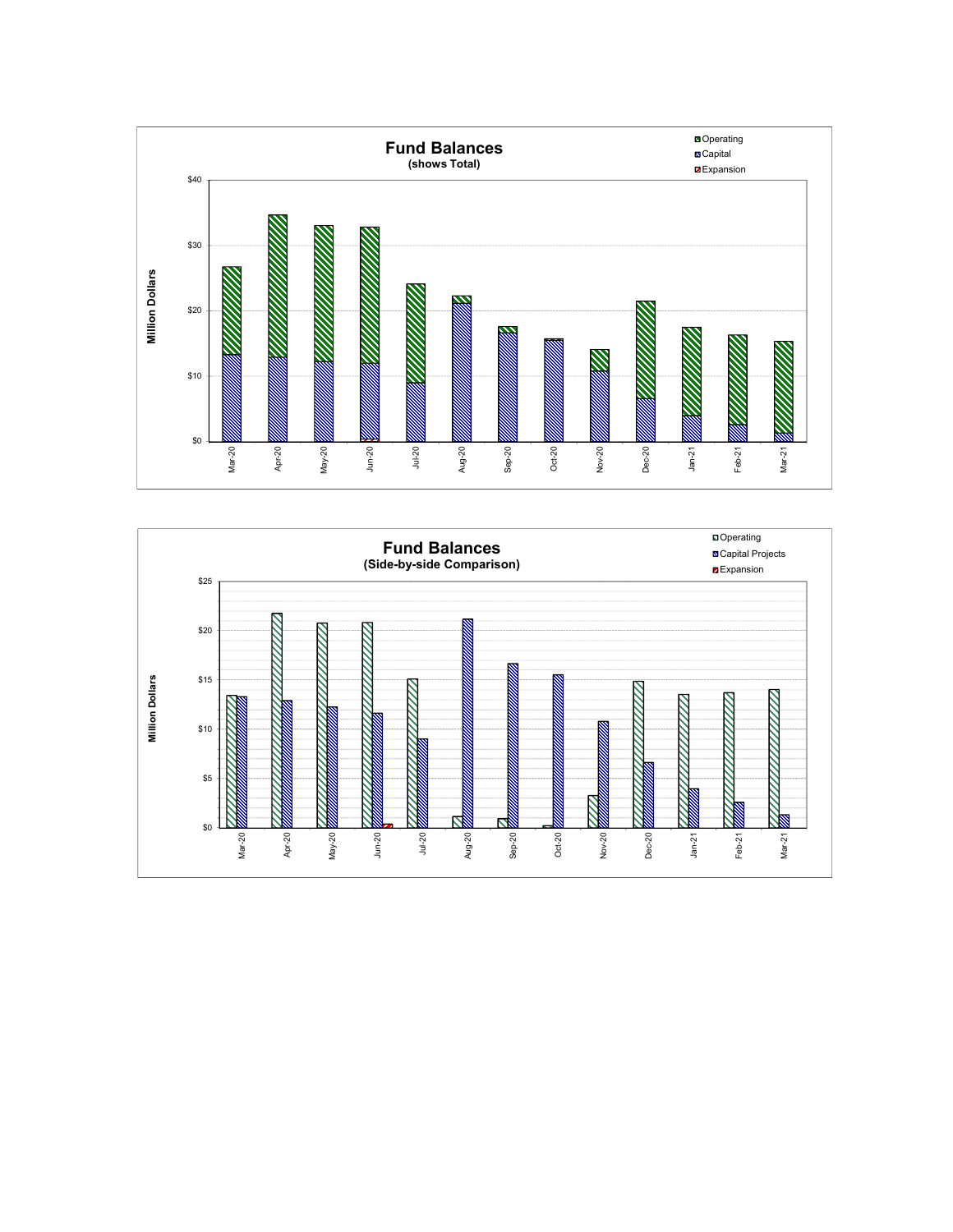





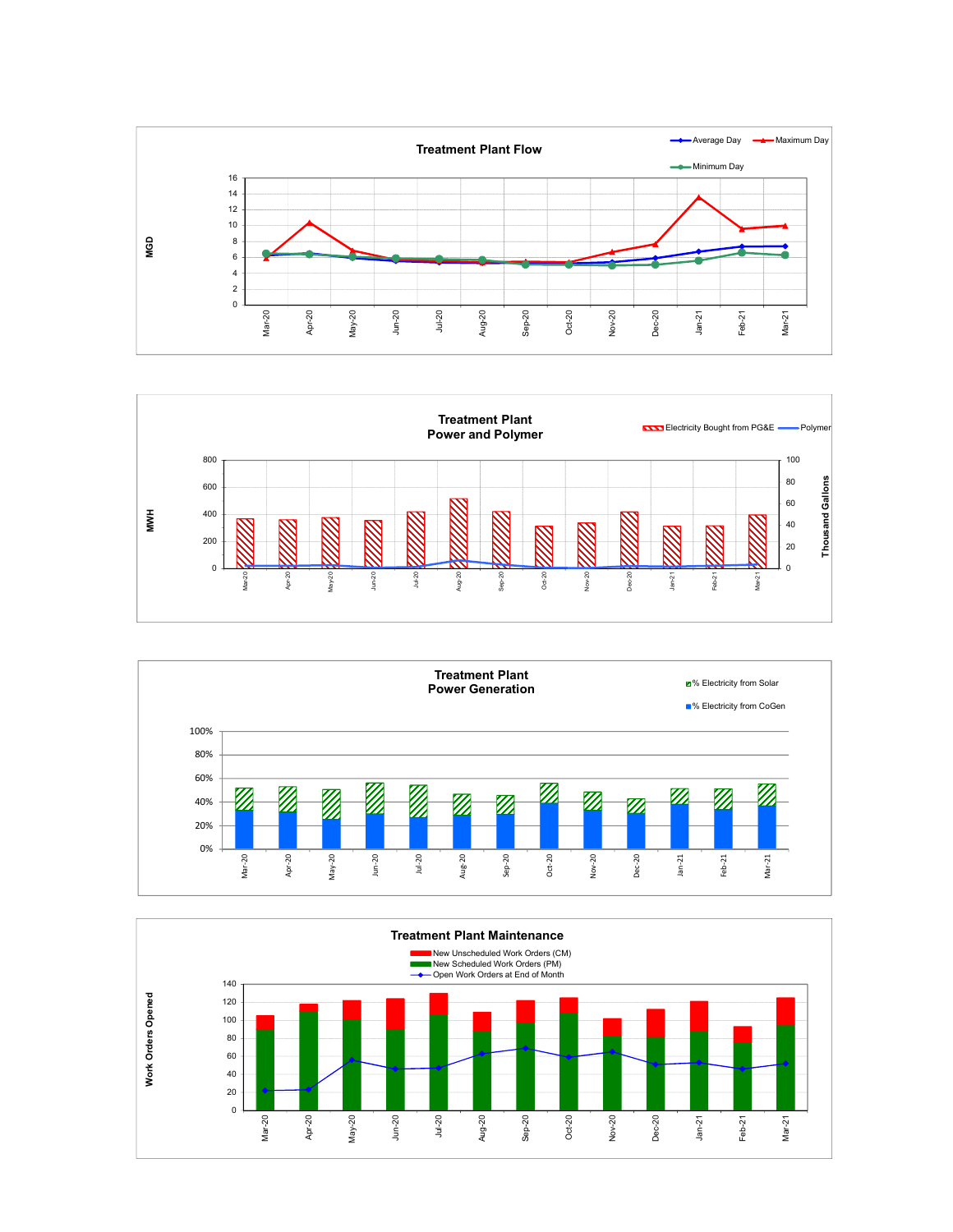





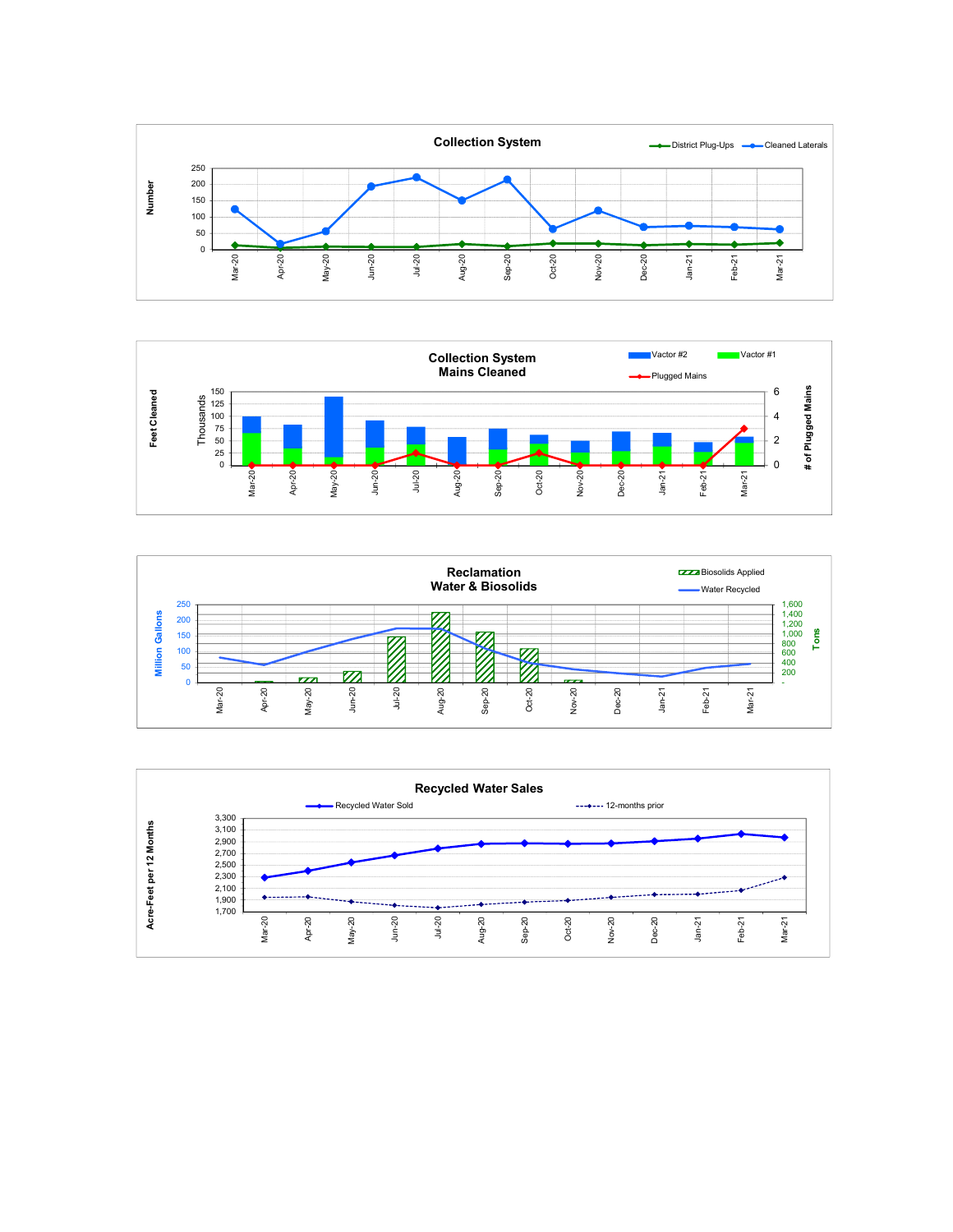#### **FUND BALANCES - MONTHLY**

| <b>CATEGORY</b>                               | Mar-20      | Apr-20 | May-20 | <b>Jun-20</b> | <b>Jul-20</b>  | Aug-20                            | $Sep-20$ | <b>Oct-20</b> | <b>Nov-20</b> | Dec-20 | Jan-21 | Feb-21 |
|-----------------------------------------------|-------------|--------|--------|---------------|----------------|-----------------------------------|----------|---------------|---------------|--------|--------|--------|
| (Thousand Dollars)                            |             |        |        |               |                |                                   |          |               |               |        |        |        |
| 7800<br>7850                                  | 13,427<br>- | 21.767 | 20.787 | 20.841        | 15,104         | 1.143<br>$\overline{\phantom{0}}$ | 924      | 231           | 3.270         | 14,872 | 13,536 | 13,713 |
| <b>Subtotal Operating</b>                     | 13,427      | 21,767 | 20,787 | 20,841        | 15,104         | 1,143                             | 924      | 231           | 3,270         | 14,872 | 13,536 | 13,713 |
| Capital Improvement Projects<br>Debt Proceeds | 13,326      | 12,924 | 12,268 | 11,626        | 9,009          | 21,179                            | 16,674   | 15,526        | 10,816        | 6,622  | 3,967  | 2,599  |
| <b>Subtotal Capital</b>                       | 13,326      | 12,924 | 12,268 | 11,626        | 9,009          | 21,179                            | 16,674   | 15,526        | 10,816        | 6,622  | 3,967  | 2,599  |
| <b>Total Discretionary Funds</b>              | 26,753      | 34,691 | 33,055 | 32,467        | 24,113         | 22,322                            | 17,598   | 15,757        | 14,086        | 21,494 | 17,503 | 16,312 |
| Expansion Fund (Restricted)                   |             |        |        | 378           | $\blacksquare$ |                                   |          |               | -             |        |        |        |
| <b>Total Restricted Funds</b>                 | -           |        |        | 378           |                |                                   |          |               |               |        |        |        |
| <b>TOTAL ALL FUNDS</b>                        | 26,753      | 34,691 | 33,055 | 32,845        | 24,113         | 22,322                            | 17,598   | 15,757        | 14,086        | 21,494 | 17,503 | 16,312 |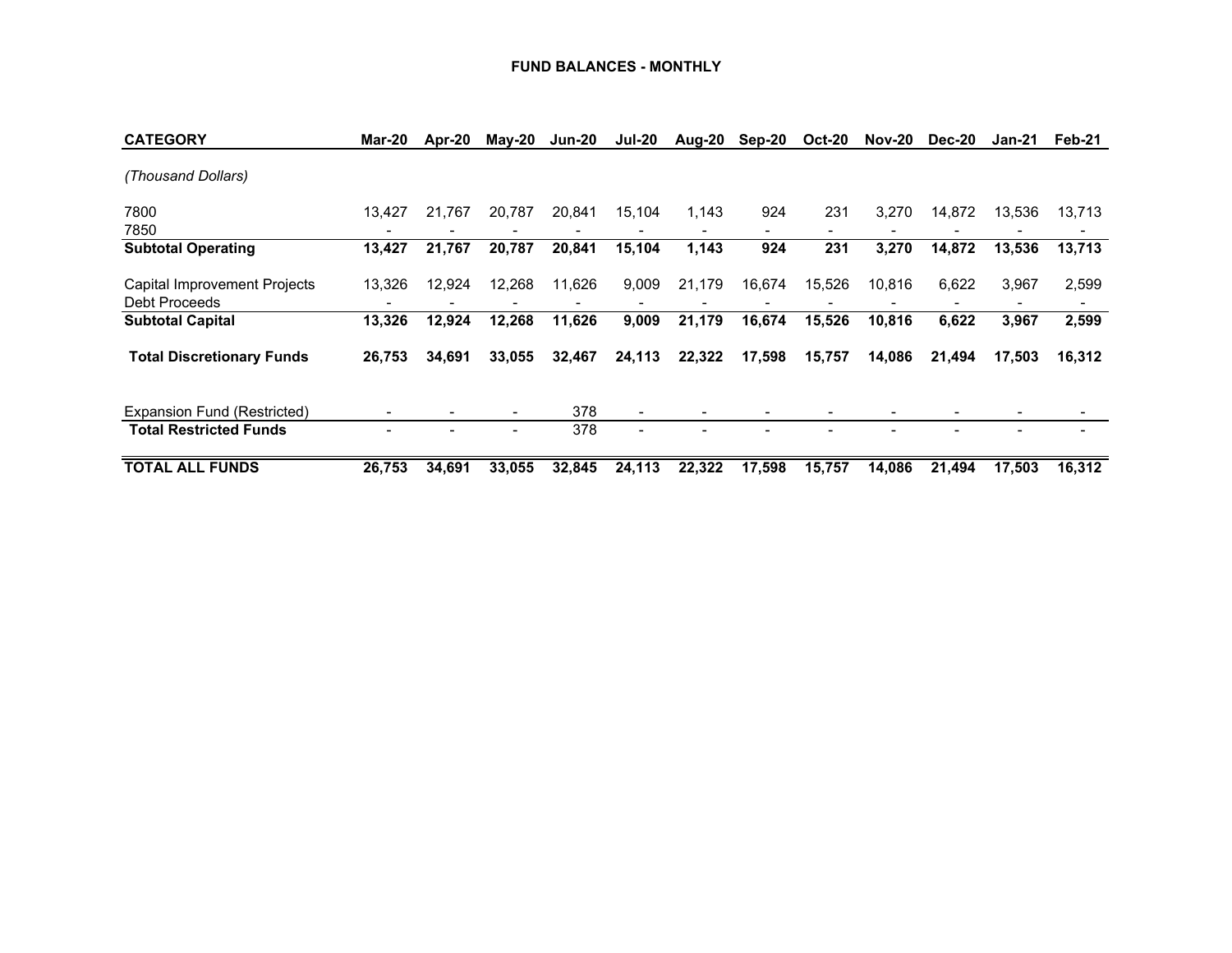#### **DEVELOPMENT WORKLOAD - MONTHLY**

| <b>CATEGORY</b>                     |                         |                         | Mar-20 Apr-20 May-20 Jun-20 Jul-20 Aug-20 Sep-20 Oct-20 Nov-20 Dec-20 Jan-21 Feb-21 |                 |                          |                         |                         |                 |                 |                         |                         |                           | <b>Mar-21</b>             |
|-------------------------------------|-------------------------|-------------------------|-------------------------------------------------------------------------------------|-----------------|--------------------------|-------------------------|-------------------------|-----------------|-----------------|-------------------------|-------------------------|---------------------------|---------------------------|
| <b>Phone Requests</b>               |                         |                         |                                                                                     |                 |                          |                         |                         |                 |                 |                         |                         |                           |                           |
| Maps/Drawings                       | $\overline{2}$          | 3                       | 1                                                                                   | $\overline{7}$  | $\mathbf 1$              | 4                       | $\overline{2}$          | $\overline{2}$  | $\overline{c}$  | 1                       | 1                       | 1                         | 3                         |
| <b>Lateral Permits</b>              |                         |                         |                                                                                     |                 |                          |                         |                         |                 |                 |                         |                         |                           | 0                         |
| <b>Policy Questions</b>             | 5                       |                         |                                                                                     | 3               | 3                        | 1                       | 3                       | $\mathbf{1}$    | $\mathbf 1$     | $\mathbf 0$             | $\overline{2}$          | $\overline{2}$            | $\mathbf{1}$              |
| <b>Development Questions</b>        | 29                      | 24                      | 36                                                                                  | 45              | 31                       | 48                      | 45                      | 30              | 38              | 42                      | 26                      | 36                        | 37                        |
| Miscellaneous                       | 8                       | $\overline{5}$          | $6\phantom{1}6$                                                                     | $\overline{7}$  | 6                        | 13                      | 14                      | 11              | 8               | $6\phantom{1}6$         | $\overline{4}$          | 8                         | $\ensuremath{\mathsf{3}}$ |
| <b>TOTAL</b>                        | 44                      | 32                      | 43                                                                                  | 62              | 41                       | 66                      | 64                      | 44              | 49              | 49                      | 33                      | 47                        | 44                        |
| <b>Counter Requests</b>             |                         |                         |                                                                                     |                 |                          |                         |                         |                 |                 |                         |                         |                           |                           |
| Maps/Drawings                       |                         |                         |                                                                                     |                 |                          |                         |                         |                 |                 |                         |                         |                           |                           |
| <b>Lateral Permits</b>              | 20                      | $\overline{7}$          | 10                                                                                  | 10              | 15                       | 8                       | $\overline{7}$          | 13              | 13              | $\overline{7}$          | 10                      | $6\phantom{1}6$           | $10$                      |
| <b>Policy Questions</b>             | $\mathbf{1}$            |                         |                                                                                     |                 |                          |                         |                         |                 |                 |                         |                         |                           |                           |
| <b>Development Questions</b>        | $\overline{2}$          |                         |                                                                                     |                 | $\overline{\mathbf{c}}$  |                         |                         |                 | 3               |                         |                         |                           |                           |
| Miscellaneous                       | 1                       |                         |                                                                                     |                 | $\overline{\phantom{0}}$ | $\blacksquare$          |                         |                 |                 |                         |                         |                           |                           |
| <b>TOTAL</b>                        | 24                      | $\overline{\mathbf{7}}$ | 10                                                                                  | 10              | 17                       | $\overline{\mathbf{8}}$ | $\overline{\mathbf{7}}$ | 13              | 16              | $\overline{\mathbf{7}}$ | 10                      | 6                         | 10                        |
| <b>Initial Request (Referrals)</b>  | 8                       | $\overline{7}$          | $\overline{4}$                                                                      | 8               | $\,6$                    | 17                      | 10                      | 8               | 15              | $\boldsymbol{9}$        | 14                      | $\boldsymbol{9}$          | 13                        |
| <b>Connection Permits Issued</b>    |                         |                         |                                                                                     |                 |                          |                         |                         |                 |                 |                         |                         |                           |                           |
| <b>Residential Permits</b>          | 6                       | $\,6$                   | 14                                                                                  | 10              | 6                        | 6                       | 10                      | $\overline{c}$  | $\,6$           | 11                      | 4                       | 5                         | 1                         |
| <b>Commercial Permits</b>           | $\overline{2}$          | $\mathbf{1}$            |                                                                                     | $\mathbf 1$     | 6                        | $\mathbf{1}$            | $\mathbf{1}$            | $\mathbf{1}$    | 5               | $6\phantom{1}6$         | $\mathbf{1}$            | 3                         | $\overline{4}$            |
| <b>Industrial Permits</b>           |                         |                         |                                                                                     |                 |                          |                         |                         |                 |                 |                         |                         |                           |                           |
| <b>TOTAL PERMITS</b>                | $\overline{\mathbf{8}}$ | $\overline{\mathbf{7}}$ | $\overline{14}$                                                                     | $\overline{11}$ | $\overline{12}$          | $\overline{\mathbf{7}}$ | 11                      | 3               | $\overline{11}$ | $\overline{17}$         | $\overline{\mathbf{5}}$ | $\overline{\mathbf{8}}$   | $\overline{\mathbf{5}}$   |
| <b>Residential Units</b>            | $\,6$                   | 56                      | 20                                                                                  | 16              | 6                        | 5                       | 10                      | 13              | 13              | 15                      | 38                      | $\ensuremath{\mathsf{3}}$ | $\mathbf{1}$              |
| <b>Commercial Units</b>             | $\boldsymbol{2}$        | 1                       |                                                                                     | 20              | 6                        | 1                       | 1                       | $\mathbf 1$     |                 | 4                       | 3                       | $\overline{\mathbf{c}}$   | $\overline{\mathbf{c}}$   |
| <b>TOTAL UNITS</b>                  | 8                       | 57                      | $\overline{20}$                                                                     | $\overline{36}$ | $\overline{12}$          | $\overline{\mathbf{6}}$ | 11                      | 14              | $\overline{13}$ | 19                      | 41                      | $\overline{5}$            | $\overline{\overline{3}}$ |
| <b>Annexations</b>                  |                         |                         |                                                                                     |                 |                          |                         |                         |                 |                 |                         |                         |                           |                           |
| Submitted                           |                         | 1                       |                                                                                     |                 | $\boldsymbol{2}$         |                         |                         |                 | $\mathbf{1}$    |                         | $\mathbf{1}$            | $\mathbf{1}$              |                           |
| Acreage                             |                         | 0.50                    |                                                                                     |                 | 18.2                     |                         |                         |                 | 36.06           |                         | 8.50                    | 293                       |                           |
| <b>Plans Reviewed</b>               |                         |                         |                                                                                     |                 |                          |                         |                         |                 |                 |                         |                         |                           |                           |
| Subdivisions/Sites                  |                         |                         |                                                                                     |                 |                          |                         |                         |                 |                 |                         |                         |                           |                           |
| <b>First Submittal</b>              | 12                      | $\overline{7}$          | 13                                                                                  | 12              | 12                       | 9                       | 8                       | 5               | 8               | 8                       | 1                       | $\,6$                     | 5                         |
| Second Submittal                    | $\overline{\mathbf{4}}$ | 8                       | $\boldsymbol{9}$                                                                    | 10              | 11                       | $\overline{\mathbf{4}}$ | 10                      | $\mathbf{1}$    | 8               | $\boldsymbol{9}$        | $\mathbf{1}$            | $\mathbf 1$               | $\mathbf 1$               |
| <b>Third Submittal</b>              | 3                       | $\overline{2}$          | 4                                                                                   | 8               | $\overline{\mathbf{4}}$  | 6                       | 8                       | $\overline{7}$  | 5               | 8                       | 4                       | 3                         | $\mathbf 1$               |
| <b>Building/Tenant Improvements</b> |                         |                         |                                                                                     |                 |                          |                         |                         |                 |                 |                         |                         |                           |                           |
| <b>First Submittal</b>              | 9                       | 5                       | 4                                                                                   | 9               | 5                        | 9                       | $\overline{\mathbf{c}}$ | 4               | $\overline{7}$  | 6                       | 6                       | 1                         | 5                         |
| <b>Second Submittal</b>             | 6                       | $\overline{\mathbf{4}}$ | $\overline{2}$                                                                      | 10              | $\overline{\mathbf{4}}$  | 5                       | $\overline{\mathbf{4}}$ | 3               | $\mathbf{1}$    | $\overline{4}$          | $\overline{2}$          | $\,6$                     | $\mathbf 1$               |
| <b>Third Submittal</b>              | 5                       | 3                       | $\overline{7}$                                                                      | 8               | $\mathbf 1$              | 5                       | 3                       | 3               | 4               |                         |                         | $\,6$                     | $\overline{c}$            |
| <b>Miscellaneous Plan Reviews</b>   |                         |                         |                                                                                     |                 |                          |                         |                         |                 |                 |                         |                         |                           |                           |
| <b>TOTAL PLANS REVIEWED</b>         | 39                      | $\overline{29}$         | 39                                                                                  | 57              | $\overline{37}$          | 38                      | 35                      | $\overline{23}$ | 33              | 35                      | 14                      | $\overline{23}$           | 15                        |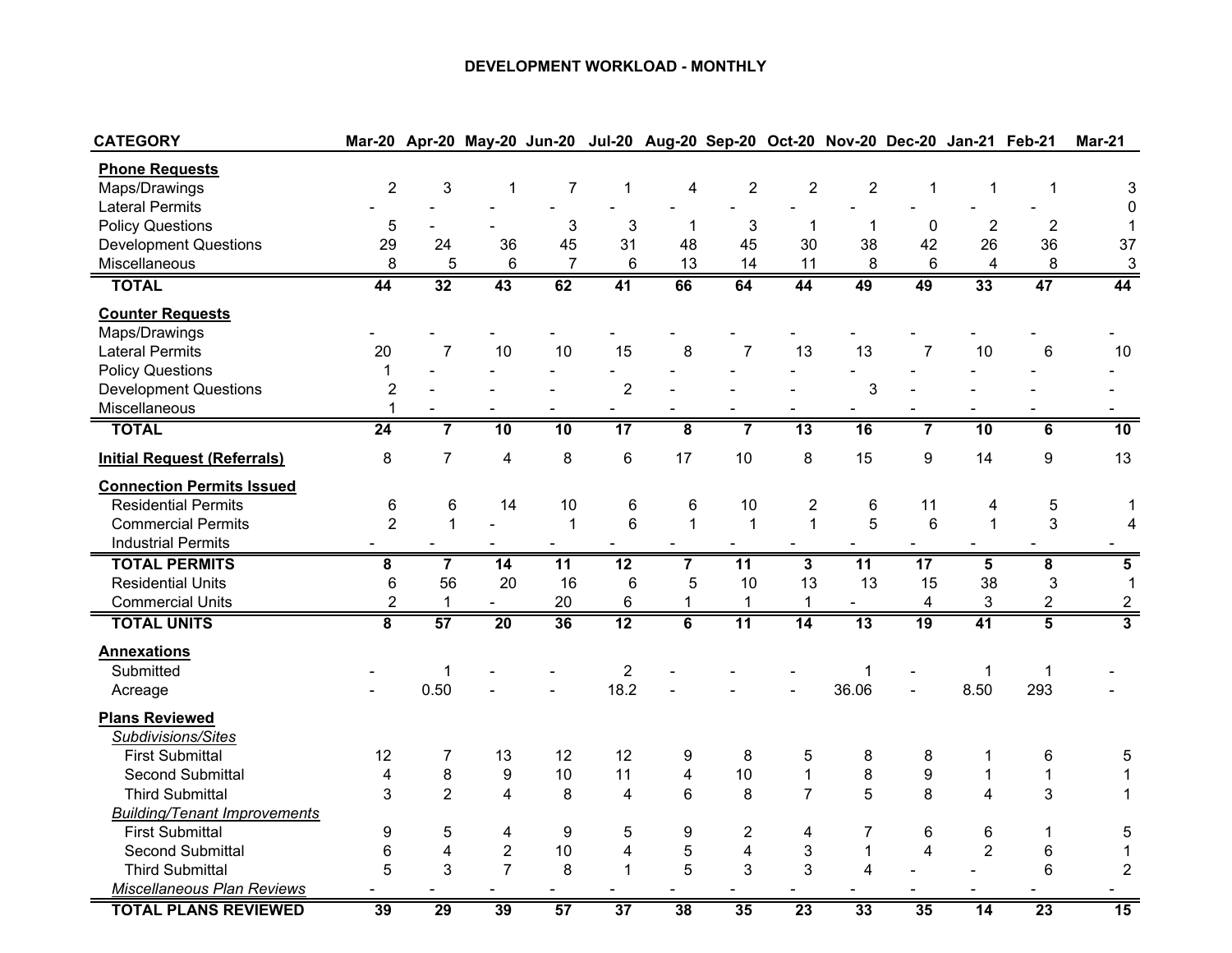#### **INSPECTION WORKLOAD - MONTHLY**

| <b>CATEGORY</b>                    |    |                | Mar-20 Apr-20 May-20 Jun-20 |                |                | Jul-20 Aug-20 Sep-20 Oct-20 Nov-20 Dec-20 Jan-21 Feb-21 |                |    |    |    |    |    | Mar-21 |
|------------------------------------|----|----------------|-----------------------------|----------------|----------------|---------------------------------------------------------|----------------|----|----|----|----|----|--------|
| <b>CONSTRUCTION</b>                |    |                |                             |                |                |                                                         |                |    |    |    |    |    |        |
| <b>Locating Sewers</b>             |    |                |                             |                |                |                                                         |                |    |    |    |    |    |        |
| <b>Permit Processing</b>           |    |                |                             |                |                |                                                         |                |    |    |    |    |    |        |
| <b>Preconstruction Meetings</b>    | 3  | 3              |                             |                |                | $\overline{2}$                                          | $\overline{2}$ |    |    |    |    |    |        |
| <b>Inspections - Mains</b>         |    |                | 6                           | 5              | 2              |                                                         |                |    | 3  | 3  | 2  |    |        |
| Inspections - Manholes             | 37 |                | 6                           |                | 6              | 6                                                       | 6              | 5  | 6  | 3  | 4  |    |        |
| Inspections - Laterals             | 13 | 48             | 32                          | 9              | 12             | 12                                                      | 8              | 12 | 8  | 9  |    | 5  | 12     |
| Inspections - Cleanouts            | 35 | 90             | 4                           | $\overline{2}$ | 3              | 5                                                       | 11             | 9  | 13 | 10 | 10 |    | 9      |
| Inspections - Review Video         | 4  | $\overline{2}$ |                             | $\overline{2}$ | $\overline{2}$ | 3                                                       | $\overline{2}$ |    |    |    |    | 3  |        |
| Demo - Septic Tanks                |    |                |                             |                |                |                                                         |                |    |    |    |    |    |        |
| Demo - Buildings                   |    |                |                             |                |                |                                                         |                |    |    |    |    |    |        |
| <b>Update Record Drawings</b>      |    |                |                             |                |                |                                                         |                |    |    |    |    |    |        |
| <b>TOTAL</b>                       | 92 | 143            | 48                          | 18             | 26             | 29                                                      | 29             | 37 | 30 | 26 | 23 | 15 | 22     |
| <b>MISCELLANEOUS</b>               |    |                |                             |                |                |                                                         |                |    |    |    |    |    |        |
| Meter Readings                     |    | 4              |                             |                |                |                                                         |                |    |    |    |    |    |        |
| Washdown Facility Inspections      |    |                |                             |                |                |                                                         |                |    |    |    |    |    |        |
| <b>General Customer Assistance</b> | 15 | 14             | 24                          | 30             | 26             | 46                                                      | 35             | 27 | 35 | 34 | 33 | 12 |        |
| City of Napa Water Discharge       |    |                |                             |                |                |                                                         |                |    |    |    |    |    |        |
| <b>TOTAL</b>                       | 15 | 18             | 24                          | 30             | 26             | 46                                                      | 35             | 27 | 35 | 34 | 37 | 12 |        |
| <b>SPECIAL PROJECTS</b>            | 11 | 26             | 23                          | 22             | 23             | 21                                                      | 21             | 22 | 21 | 20 | 20 | 14 | 50     |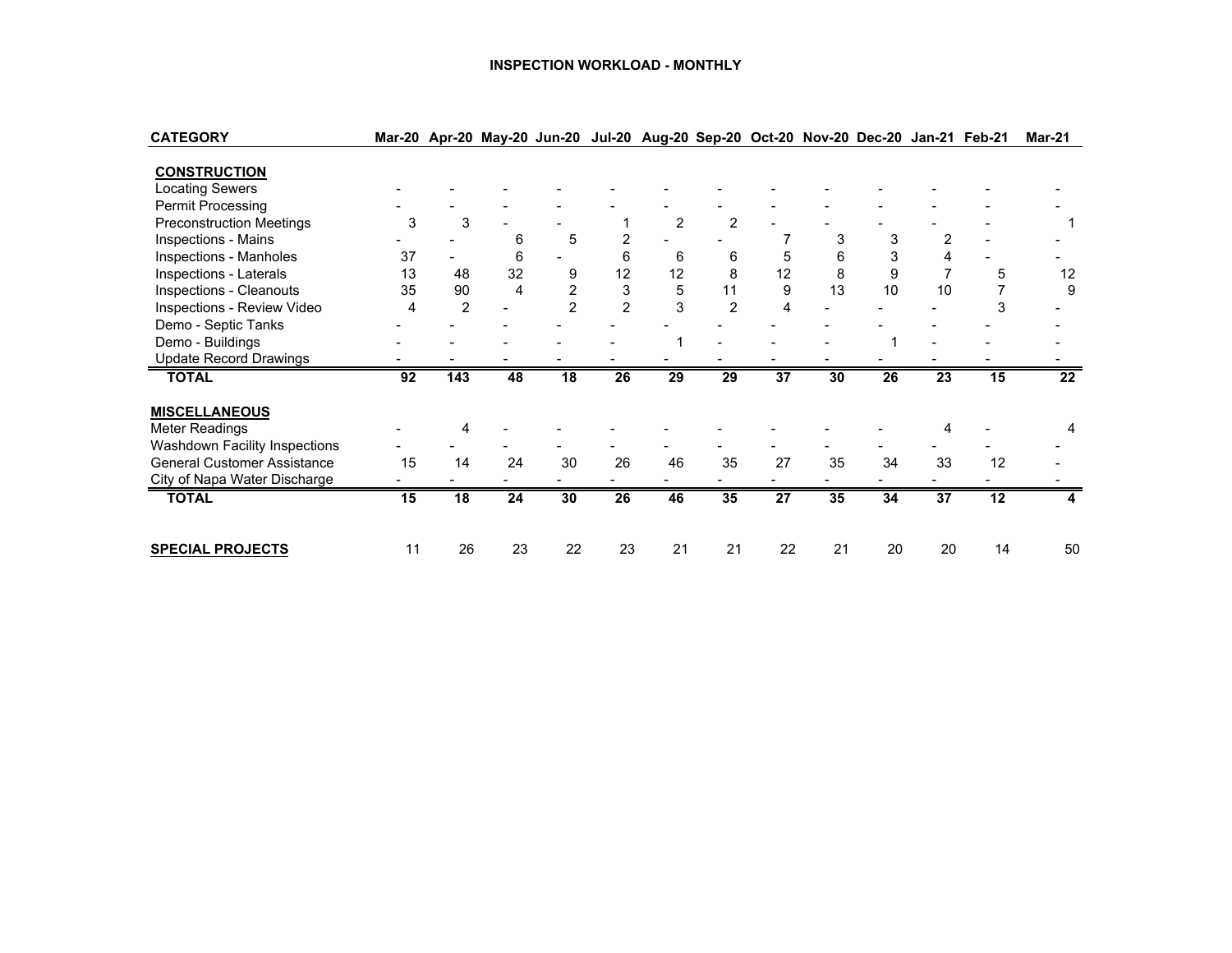#### **POLLUTION PREVENTION WORKLOAD - MONTHLY**

| <b>CATEGORY</b>                             |    |   |   |   |   |   | Mar-20 Apr-20 May-20 Jun-20 Jul-20 Aug-20 Sep-20 Oct-20 Nov-20 Dec-20 Jan-21 Feb-21 |       |   |   |                |   | <b>Mar-21</b> |
|---------------------------------------------|----|---|---|---|---|---|-------------------------------------------------------------------------------------|-------|---|---|----------------|---|---------------|
| <b>Outreach Activities</b>                  |    |   |   |   |   |   |                                                                                     |       |   |   |                |   |               |
| <b>Plant Tours Conducted</b>                | 0  | 0 | 0 | 0 | 0 | 0 | 0                                                                                   | 0     | 0 | 0 | 0              | 0 | o             |
| <b>Presentations Made</b>                   |    | 0 | 0 | 0 | 0 |   | 0                                                                                   |       |   |   | $\mathbf{2}$   |   |               |
| <b>Total Outreach Activities</b>            |    |   |   |   |   |   |                                                                                     |       |   |   | 2              |   |               |
| <b>Inspections Conducted</b>                |    |   |   |   |   |   |                                                                                     |       |   |   |                |   |               |
| <b>Food Service Facilities</b>              | 21 |   |   |   |   |   |                                                                                     |       |   |   |                |   | 11            |
| Auto Body & Car Wash                        |    |   |   |   |   |   |                                                                                     |       |   |   |                |   |               |
| Other                                       |    |   |   |   |   |   |                                                                                     |       |   |   |                |   |               |
| <b>Total Inspections</b>                    | 21 |   |   |   |   |   |                                                                                     |       |   |   |                |   | 11            |
| <b>Compliance Issues</b>                    |    |   |   |   |   |   |                                                                                     |       |   |   |                |   |               |
| NOVs Issued                                 |    |   |   |   |   |   |                                                                                     |       |   |   |                |   |               |
| <b>NOEs Issued</b>                          |    |   | 1 |   |   |   |                                                                                     |       |   |   |                |   |               |
| Non-Compliant-FOG                           |    |   |   |   |   |   |                                                                                     |       |   |   |                |   |               |
| <b>Total Compliance Issues</b>              |    |   |   |   |   |   |                                                                                     |       |   |   | $\mathfrak{p}$ |   |               |
| <b>Pollution Prevention</b>                 |    |   |   |   |   |   |                                                                                     |       |   |   |                |   |               |
| <b>Clothes Washer Rebates</b>               |    |   |   |   |   |   |                                                                                     |       |   |   |                |   |               |
| <b>Toilet Retrofit Rebates</b>              |    |   |   |   |   |   |                                                                                     |       |   |   |                |   |               |
| <b>Pharmaceuticals Diverted</b><br>(in lbs) |    |   |   |   |   |   |                                                                                     | 2,108 |   |   |                |   |               |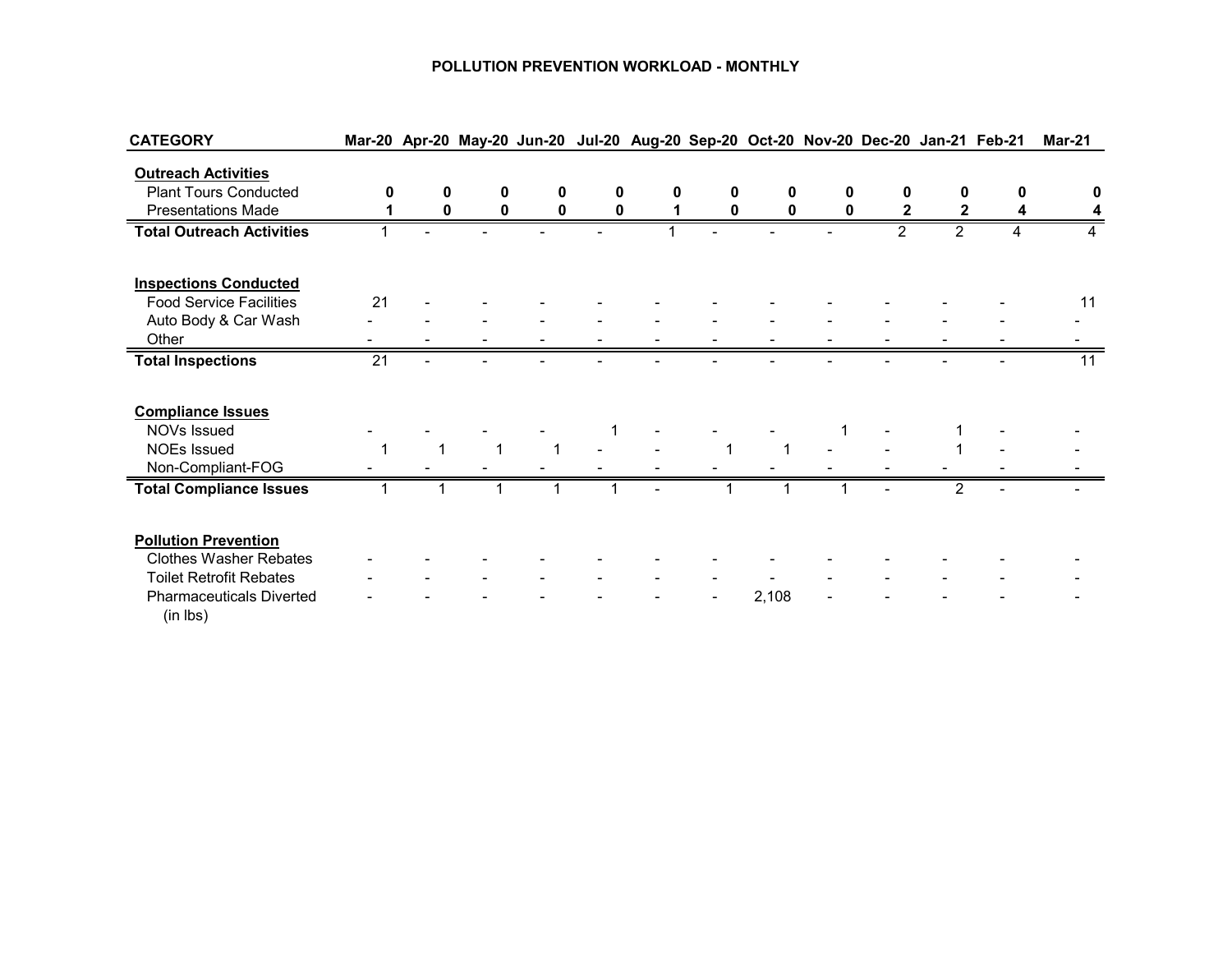#### **RECYCLED WATER DELIVERIES - MONTHLY**

|                                          | <b>Acres</b> | Mar-20           | Apr-20                            | <b>May-20</b>  | <b>Jun-20</b>  | <b>Jul-20</b>            | Aug-20                   | Sep-20                   | <b>Oct-20</b>    | <b>Nov-20</b>            | <b>Dec-20</b> | <b>Jan-21</b>    | Feb-21                   | Mar-21                   |
|------------------------------------------|--------------|------------------|-----------------------------------|----------------|----------------|--------------------------|--------------------------|--------------------------|------------------|--------------------------|---------------|------------------|--------------------------|--------------------------|
|                                          |              |                  |                                   |                |                |                          |                          |                          |                  |                          |               |                  |                          |                          |
| <b>MONTHLY (MG)</b>                      |              |                  |                                   |                |                |                          |                          |                          |                  |                          |               |                  |                          |                          |
| <b>Water Sold</b><br><b>Golf Courses</b> | 638.0        | 20.366           | 24.765                            | 52.367         | 75.187         | 74.385                   | 62.144                   | 45.656                   | 25.052           | 21.811                   | 8.095         | 1.109            | 4.210                    | 17.697                   |
| Cemeteries                               | 57.1         | 3.078            | 3.422                             | 3.965          | 4.958          | 5.192                    | 5.091                    | 4.257                    | 4.064            | 2.374                    | 1.421         | 0.489            | 0.548                    | 0.864                    |
| Parks                                    | 18.5         | 0.001            |                                   | 0.271          | 1.188          | 1.670                    | 1.142                    | 0.691                    | 0.638            | 0.274                    | 0.046         | $\sim$           | 0.007                    |                          |
| Schools                                  | 12.6         | 0.685            | $\overline{\phantom{a}}$<br>0.716 | 2.146          | 2.341          | 2.926                    | 2.583                    | 1.995                    | 1.372            | 0.827                    | 0.071         | 0.006            | $\overline{\phantom{0}}$ | 0.097                    |
| Commerical                               | 166.5        | 9.845            | 9.241                             | 13.725         | 15.874         | 20.068                   | 18.844                   | 14.144                   | 13.084           | 8.985                    | 3.651         | 1.948            | 1.108                    | 4.228                    |
| Vineyards                                | 3,442.0      | 46.305           | 17.728                            | 19.191         | 24.276         | 51.661                   | 68.013                   | 36.009                   | 16.738           | 7.086                    | 15.696        | 16.117           | 41.694                   | 36.227                   |
| <b>Trucked Water</b>                     | 175.0        | 0.415            | 1.147                             | 3.612          | 3.079          | 1.988                    | 3.988                    | 2.748                    | 2.104            | 1.251                    | 1.681         | 0.134            | 0.238                    | 1.460                    |
| <b>Subtotal Sales</b>                    | 4.509.6      | 80.694           | 57.018                            | 95.277         | 126.903        | 157.889                  | 161.805                  | 105.500                  | 63.053           | 42.607                   | 30.663        | 19.803           | 47.806                   | 60.575                   |
|                                          |              |                  |                                   |                |                |                          |                          |                          |                  |                          |               |                  |                          |                          |
| <b>District Use</b>                      |              |                  |                                   |                |                |                          |                          |                          |                  |                          |               |                  |                          |                          |
| Jameson                                  | 330.0        | $\blacksquare$   | $\overline{\phantom{0}}$          |                |                | 1.479                    | 1.146                    | 1.271                    | $\blacksquare$   |                          |               |                  |                          |                          |
| Somky                                    | 213.0        | 0.026            | 0.080                             | 5.408          | 13.369         | 14.836                   | 10.491                   | 2.855                    | 0.547            | 0.254                    | 0.133         | 0.001            |                          | 0.013                    |
| Fagundes/Airport                         | 50.5         |                  | $\blacksquare$                    |                |                | $\overline{\phantom{a}}$ | $\overline{\phantom{0}}$ |                          |                  | $\overline{\phantom{a}}$ |               |                  | $\overline{\phantom{a}}$ |                          |
| <b>Subtotal District</b>                 | 593.5        | 0.026            | 0.080                             | 5.408          | 13.369         | 16.315                   | 11.638                   | 4.126                    | 0.547            | 0.254                    | 0.133         | 0.001            |                          | 0.013                    |
| <b>TOTAL DELIVERED</b>                   | 5,103.1      | 80.720           | 57.098                            | 100.686        | 140.271        | 174.204                  | 173.443                  | 109.626                  | 63.600           | 42.861                   | 30.796        | 19.803           | 47.806                   | 60.588                   |
| <b>ANNUAL (AF)</b>                       |              |                  |                                   |                |                |                          |                          |                          |                  |                          |               |                  |                          |                          |
| <b>Water Sold</b>                        |              |                  |                                   |                |                |                          |                          |                          |                  |                          |               |                  |                          |                          |
| <b>Golf Courses</b>                      | 638.0        | 1,104            | 1.151                             | 1,232          | 1,283          | 1,297                    | 1,288                    | 1,275                    | 1,254            | 1,271                    | 1,296         | 1,299            | 1,274                    | 1,266                    |
| Cemeteries                               | 57.1         | 110              | 116                               | 117            | 121            | 120                      | 118                      | 117                      | 117              | 115                      | 118           | 119              | 119                      | 112                      |
| Parks                                    | 18.5         | 15               | 15                                | 15             | 16             | 19                       | 18                       | 17                       | 17               | 18                       | 18            | 18               | 18                       | 18                       |
| Schools                                  | 12.6         | 35               | 37                                | 40             | 42             | 45                       | 47                       | 48                       | 49               | 49                       | 49            | 49               | 48                       | 46                       |
| Commerical                               | 166.5        | 373              | 386                               | 396            | 407            | 412                      | 415                      | 410                      | 408              | 400                      | 404           | 407              | 401                      | 383                      |
| Vineyards                                | 3,442.0      | 621              | 665                               | 705            | 748            | 842                      | 919                      | 945                      | 954              | 954                      | 955           | 995              | 1,106                    | 1,075                    |
| <b>Trucked Water</b>                     | 175.0        | 27               | 31                                | 40             | 48             | 50                       | 58                       | 62                       | 64               | 65                       | 69            | 68               | 69                       | 72                       |
| <b>Subtotal Sales</b>                    | 4,509.6      | 2,286            | 2,401                             | 2.546          | 2,666          | 2.785                    | 2,864                    | 2,874                    | 2,864            | 2,872                    | 2.909         | 2.955            | 3,035                    | 2,973                    |
| <b>District Use</b>                      |              |                  |                                   |                |                |                          |                          |                          |                  |                          |               |                  |                          |                          |
| Jameson                                  | 330.0        | $\overline{c}$   | $\overline{c}$                    | $\overline{c}$ | $\overline{c}$ | 6                        | 8                        | 12                       | 12               | 12                       | 12            | 12               | 12                       | 12                       |
| Somkv                                    | 213.0        | 273              | 273                               | 282            | 286            | 279                      | 232                      | 178                      | 160              | 147                      | 147           | 147              | 147                      | 147                      |
| Fagundes/Airport                         | 50.5         | $\overline{a}$   | $\overline{\phantom{a}}$          |                | $\overline{a}$ | $\overline{\phantom{a}}$ | $\overline{a}$           | $\overline{\phantom{a}}$ | $\overline{a}$   | $\overline{a}$           |               |                  | ۰                        | $\overline{\phantom{a}}$ |
| <b>Subtotal District</b>                 | 593.5        | $\overline{274}$ | 274                               | 283            | 288            | 285                      | 240                      | 190                      | $\overline{172}$ | 159                      | 160           | $\overline{159}$ | $\overline{159}$         | 159                      |
|                                          |              |                  |                                   |                |                |                          |                          |                          |                  |                          |               |                  |                          |                          |
| <b>TOTAL DELIVERED</b>                   | 5,103.1      | 2,561            | 2,675                             | 2,830          | 2,953          | 3,070                    | 3,104                    | 3,064                    | 3,036            | 3,031                    | 3,068         | 3,115            | 3,194                    | 3,133                    |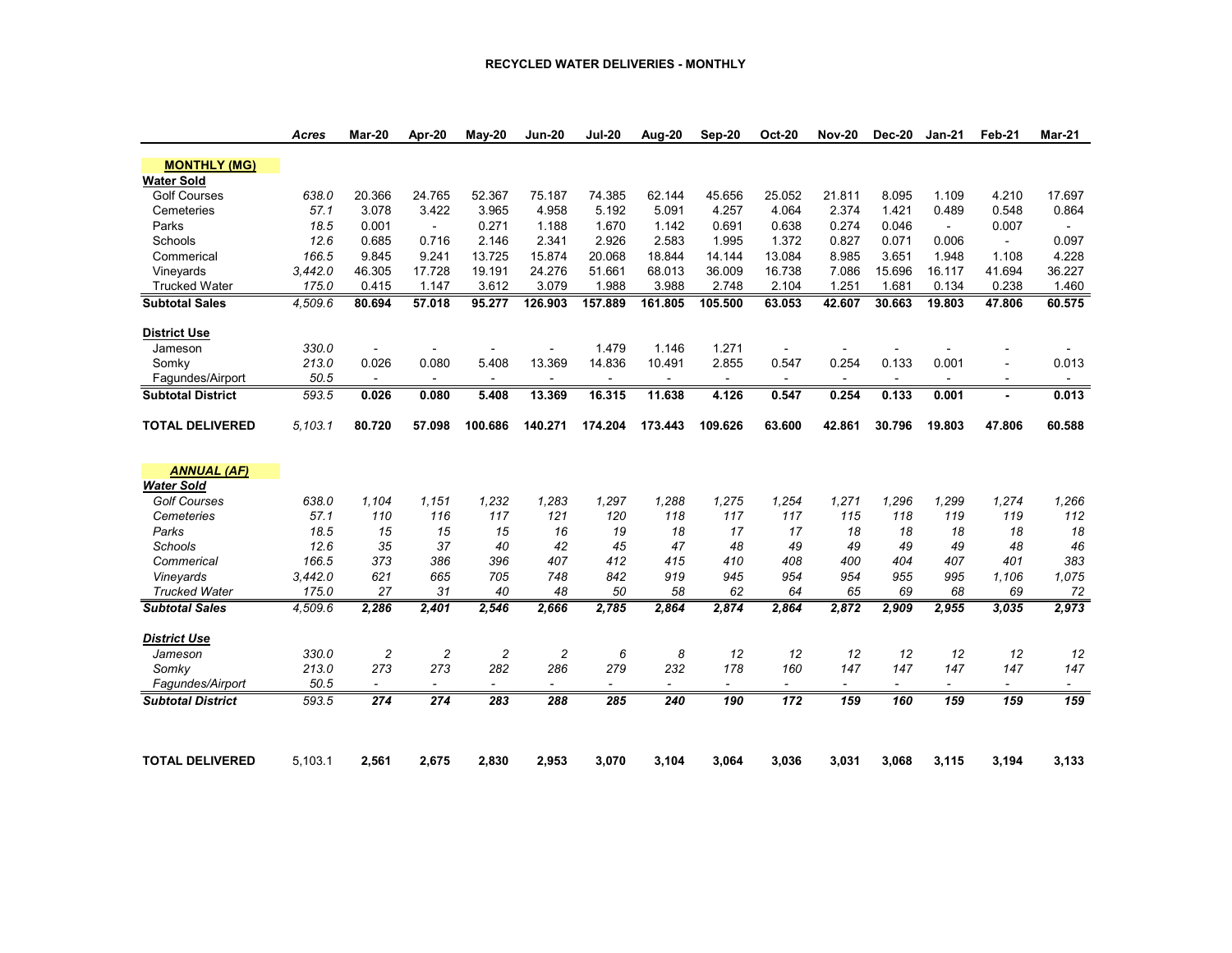#### **BIOSOLIDS HANDLING - MONTHLY**

| <b>Site</b>                                                              | Mar-20         |    |     |     |     | Apr-20 May-20 Jun-20 Jul-20 Aug-20 Sep-20 Oct-20 Nov-20 Dec-20 Jan-21 Feb-21 |       |     |    |                |  | <b>Mar-21</b> |
|--------------------------------------------------------------------------|----------------|----|-----|-----|-----|------------------------------------------------------------------------------|-------|-----|----|----------------|--|---------------|
| Land Applied by NSD<br>Somky                                             |                |    |     |     |     |                                                                              |       |     |    |                |  |               |
| Fagundes                                                                 |                |    |     |     |     |                                                                              |       | 22  | 53 |                |  |               |
| Jameson Canyon                                                           | $\blacksquare$ | 26 | 103 | 234 | 49  | 165                                                                          | 201   | 85  |    |                |  |               |
| Subtotal by NSD                                                          | -              | 26 | 103 | 234 | 49  | 165                                                                          | 201   | 107 | 53 |                |  |               |
| <b>Land Applied by Contractor</b><br>Somky<br>Fagundes<br>Jameson Canyon |                |    |     |     | 893 | 1,277                                                                        | 838   | 590 |    |                |  |               |
| Subtotal by Contractor                                                   |                |    |     | -   | 893 | 1,277                                                                        | 838   | 590 |    |                |  |               |
| <b>Total Land Applied</b>                                                | $\blacksquare$ | 26 | 103 | 234 | 942 | 1,442                                                                        | 1,039 | 697 | 53 | $\blacksquare$ |  |               |
| Off Site (Contractor)                                                    |                |    |     |     |     |                                                                              |       |     |    |                |  |               |
| Total (tons)                                                             | $\blacksquare$ | 26 | 103 | 234 | 942 | 1,442                                                                        | 1,039 | 697 | 53 |                |  |               |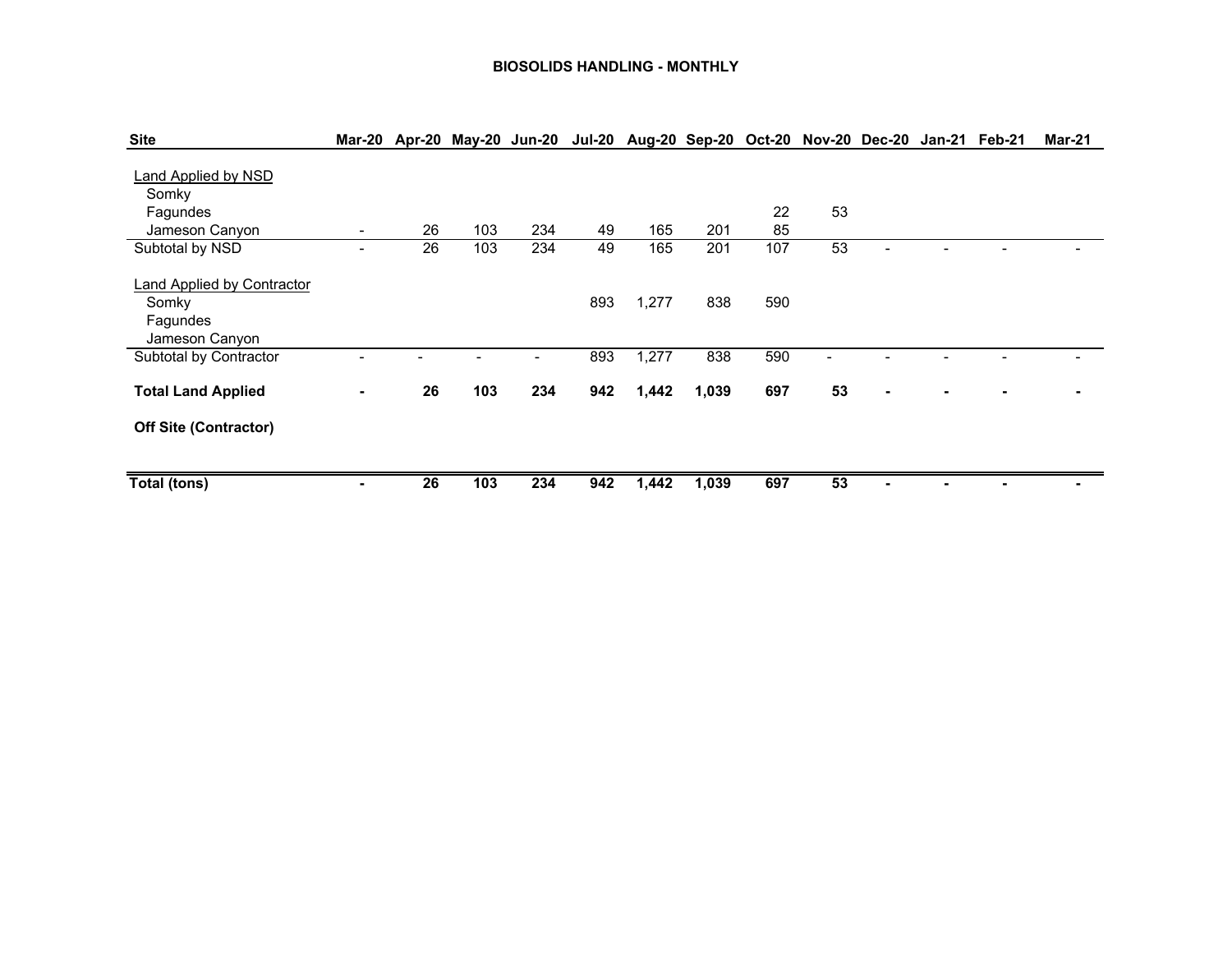#### **COLLECTION SYSTEM MAINTENANCE - MONTHLY**

| <b>CATEGORY</b>                 | Mar-20 | Apr-20         | May-20  | <b>Jun-20</b> | <b>Jul-20</b>  | Aug-20         | <b>Sep-20</b>  | <b>Oct-20</b>  | <b>Nov-20</b>  | <b>Dec-20</b>  | <b>Jan-21</b>   | Feb-21         | <b>Mar-21</b>  |
|---------------------------------|--------|----------------|---------|---------------|----------------|----------------|----------------|----------------|----------------|----------------|-----------------|----------------|----------------|
| <b>Plugups</b>                  |        |                |         |               |                |                |                |                |                |                |                 |                |                |
| <b>Total Calls</b>              | 35     | 31             | 37      | 34            | 23             | 47             | 29             | 62             | 56             | 59             | 48              | 41             | 54             |
| <b>Business Hours</b>           | 22     | 23             | 25      | 25            | 17             | 28             | 19             | 43             | 37             | 39             | 37              | 29             | 39             |
| <b>After Hours</b>              | 13     | 8              | 12      | 9             | 6              | 19             | 10             | 19             | 19             | 20             | 11              | 12             | 15             |
| District's                      | 13     | 5              | 9       | 8             | 8              | 17             | 10             | 19             | 18             | 13             | 17              | 15             | 20             |
| Property Owner's                | 22     | 26             | 28      | 26            | 15             | 30             | 19             | 42             | 38             | 46             | 31              | 26             | 34             |
| <b>Plugged Main Lines</b>       |        |                |         |               | $\mathbf 1$    |                |                | $\mathbf{1}$   |                |                |                 |                | 3              |
| Run Lateral w/Eel               | 124    | 17             | 56      | 194           | 222            | 151            | 215            | 63             | 120            | 69             | 73              | 69             | 62             |
| <b>Cleaning (feet of sewer)</b> |        |                |         |               |                |                |                |                |                |                |                 |                |                |
| Vactor #1                       | 68,243 | 36,849         | 18,947  | 39,019        | 45,066         | 2,936          | 34,338         | 46,255         | 28,507         | 31,186         | 40,675          | 29,419         | 48,016         |
| Vactor #2                       | 29,691 | 44,336         | 119,112 | 50,948        | 31,916         | 53,184         | 38,654         | 14,202         | 19,789         | 35,938         | 23,525          | 15,887         | 8,590          |
| Hydro                           |        |                | 42,241  |               |                | $\blacksquare$ |                |                | $\blacksquare$ | 1,968          | $\overline{a}$  | $\blacksquare$ | 166            |
| Rodder                          |        | 2,915          |         |               | $\overline{a}$ | 694            | $\blacksquare$ | $\overline{a}$ | $\sim$         | $\blacksquare$ | 1,433           | $\sim$         | $\blacksquare$ |
| <b>Total (feet)</b>             | 97,933 | 84,100         | 180,301 | 89,967        | 76,982         | 56,814         | 72,992         | 60,457         | 48,296         | 69,092         | 65,633          | 45,306         | 56,772         |
| <b>Cleaning Days</b>            | 24     | 23             | 30      | 33            | 28             | 21             | 21             | 22             | 20             | 23             | 27              | 19             | 23             |
| Vactor #1                       | 16     | 10             | 9       | 17            | 17             | 3              | 10             | 16             | 12             | 12             | 16              | 13             | 19             |
| Vactor #2                       | 8      | 11             | 17      | 16            | 11             | 17             | 11             | 6              | 8              | 10             | 8               | 6              | 3              |
| Hydro                           |        |                | 4       |               |                |                |                |                |                | 1              |                 |                | 1              |
| Rodder                          |        | $\overline{c}$ |         |               |                | 1              |                |                |                |                | 3               |                |                |
| Feet/day                        | 4,100  | 3,650          | 6,000   | 2,750         | 2,750          | 2,700          | 3,500          | 2,750          | 2,400          | 3,000          | 2,450           | 2,400          | 2,450          |
| Vactor #1                       | 4,250  | 3,700          | 2,100   | 2,300         | 2,650          | 1,000          | 3,450          | 2,900          | 2,400          | 2,600          | 2,550           | 2,250          | 2,550          |
| Vactor #2                       | 3,700  | 4,050          | 7,000   | 3,200         | 2,900          | 3,150          | 3,500          | 2,350          | 2,450          | 3,600          | 2,950           | 2,650          | 2,850          |
| Hydro                           |        |                | 10,550  |               |                |                |                |                |                | 1,950          |                 |                | 150            |
| Rodder                          |        | 1,450          |         |               |                | 700            |                |                |                |                | 500             |                |                |
| <b>Video Inspections</b>        |        |                |         |               |                |                |                |                |                |                |                 |                |                |
| Mains (feet)                    | 26,158 | 6,798          | 27,649  | 16,016        | 24,214         | 22,515         | 19,796         | 26,009         | 28,717         | 18,657         | 28,757          | 22,463         | 36,064         |
| Laterals (each)                 | 206    | 75             | 109     | 239           | 270            | 210            | 259            | 184            | 204            | 227            | 219             | 233            | 228            |
| <b>Construction (each)</b>      |        |                |         |               |                |                |                |                |                |                |                 |                |                |
| Cleanouts                       | 15     | 1              | 3       | 12            | 9              | 15             | 21             | 8              | 12             | 7              | 11              | $\overline{7}$ | 8              |
| Laterals                        | 4      |                | 4       | 19            | 6              | 25             | 23             | 20             | 9              | 6              | $6\phantom{1}6$ | 6              | $\overline{7}$ |
| Mains                           |        |                |         |               |                |                | $\mathbf 1$    | 4              | 3              | 1              |                 |                |                |
| Manholes                        | 5      |                |         |               | $\overline{1}$ |                |                | 3              |                |                |                 | 1              | $\mathbf 1$    |
| Other                           |        |                |         |               |                |                | 5              | 25             |                |                |                 |                |                |
| <b>USA Markings</b>             |        |                |         |               |                |                |                |                |                |                |                 |                |                |
| Regular (w/in 2 days)           | 232    | 258            | 260     | 284           | 278            | 297            | 281            | 278            | 246            | 185            | 204             | 252            | 741            |
| Emergency (w/in 2 hours)        | 11     | 36             | 14      | 13            | 10             | 18             | 12             | 13             | 13             | 15             | 10              | 13             | 19             |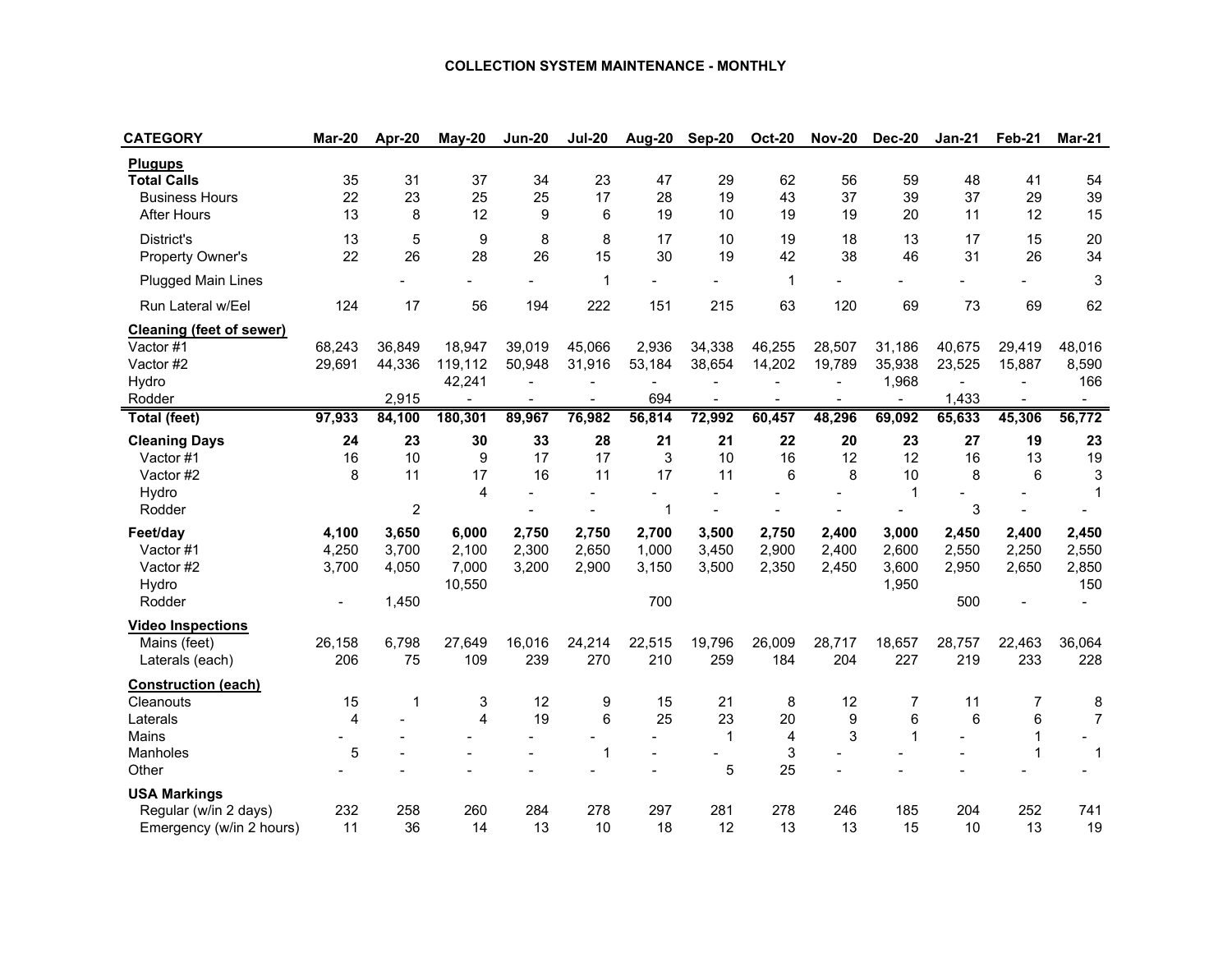| <b>CATEGORY</b>                | Units          | Mar-20                   | Apr-20                   | May-20 Jun-20            |                          |                          | Jul-20 Aug-20 Sep-20 Oct-20 Nov-20 Dec-20 |                          |                          |                          |                          | Jan-21         | Feb-21                   | <b>Mar-21</b>            |
|--------------------------------|----------------|--------------------------|--------------------------|--------------------------|--------------------------|--------------------------|-------------------------------------------|--------------------------|--------------------------|--------------------------|--------------------------|----------------|--------------------------|--------------------------|
| <b>FLOWS</b>                   |                | 31                       | 30                       | 31                       | 30                       | 31                       | 31                                        | 30                       | 31                       | 30                       | 31                       | 31             | 28                       | 31                       |
| Influent                       | МG             | 194.5                    | 196.6                    | 184.0                    | 166.7                    | 166.7                    | 164.6                                     | 159.7                    | 162.3                    | 162.6                    | 183.7                    | 209.1          | 207.1                    | 230.3                    |
| <b>Average Day</b>             | <b>MGD</b>     | 6.3                      | 6.6                      | 5.9                      | 5.6                      | 5.4                      | 5.3                                       | 5.3                      | 5.2                      | 5.4                      | 5.9                      | 6.7            | 7.4                      | 7.4                      |
| Maximum Day                    | Date           | 19-Mar                   | 5-Apr                    | 18-May                   | 6-Jun                    | $3 -$ Jul                | 9-Aug                                     | 29-Sep                   | 1-Oct                    | 18-Nov                   | 17-Dec                   | 27-Jan         | 2-Feb                    | 19-Mar                   |
| Maximum Day Flow               | <b>MG</b>      | 5.9                      | 10.4                     | 6.9                      | 5.7                      | 5.6                      | 5.4                                       | 5.5                      | 5.4                      | 6.7                      | 7.7                      | 13.6           | 9.6                      | 10.0                     |
| Minimum Day                    | Date           | 12-Mar                   | 30-Apr                   | 10-May                   | 30-Jun                   | $31 -$ Jul               | 19-Aug                                    | 6-Sep                    | 16-Oct                   | 27-Nov                   | 8-Dec                    | 20-Jan         | 10-Feb                   | 4-Mar                    |
| Minimum Day Flow               | <b>MG</b>      | 6.5                      | 6.4                      | 6.1                      | 5.9                      | 5.8                      | 5.7                                       | 5.1                      | 5.1                      | 5.0                      | 5.1                      | 5.6            | 6.6                      | 6.3                      |
| <b>Effluent</b>                | МG             | 133.7                    | 236.6                    | 110.0                    | 159.3                    | 192.5                    | 196.9                                     | 121.4                    | 79.5                     | 71.0                     | 121.1                    | 117.9          | 113.8                    | 231.8                    |
| <b>River Discharge</b>         | <b>MG</b>      | 77.9                     | 174.6                    |                          |                          |                          |                                           |                          |                          | 22.4                     | 88.1                     | 98.4           | 66.4                     | 173.3                    |
| <b>Recycled Flow</b>           | MG             | 70.8                     | 58.6                     | 98.3                     | 144.5                    | 176.9                    | 175.1                                     | 111.6                    | 69.6                     | 38.9                     | 33.0                     | 19.4           | 47.5                     | 58.5                     |
| <b>BIOSOLIDS</b>               | Tons           | 685                      | 638                      | 473                      | 738                      | 695                      | 680                                       | 694                      | 675                      | 557                      | 799                      | 616            | 609                      | 672                      |
| Wet Tons Generated from Pond   | Tons           |                          |                          |                          | 1,989                    | 3,300                    | 3,129                                     | 2,789                    | 698                      | $\overline{\phantom{a}}$ |                          | $\overline{a}$ |                          |                          |
| Wet Tons Generated from Plant  | Tons           | 685                      | 638                      | 473                      | 738                      | 695                      | 680                                       | 694                      | 675                      | 557                      | 799                      | 616            | 609                      | 672                      |
| % Solids Liquid                | $\%$           |                          |                          |                          |                          |                          |                                           |                          |                          |                          |                          |                |                          |                          |
| % Solids Cake                  | %              |                          |                          |                          |                          |                          |                                           |                          |                          |                          |                          |                |                          |                          |
| % Solids Land Application      | $\frac{0}{0}$  |                          |                          |                          |                          |                          |                                           |                          |                          |                          |                          |                |                          |                          |
| <b>Wet Tons Hauled Offsite</b> | <b>Tons</b>    |                          |                          |                          |                          |                          |                                           |                          |                          |                          |                          |                |                          |                          |
| <b>POLYMER USE</b>             | <b>Gallons</b> | 2,498                    | 2,490                    | 3,271                    | 861                      | 1.548                    | 7,611                                     | 3,807                    | 768                      | 485                      | 2,424                    | 1,916          | 2,731                    | 3,742                    |
| <b>Pond Pre-Flocculators</b>   | Gallons        | $\overline{\phantom{a}}$ | $\overline{\phantom{a}}$ | $\overline{\phantom{a}}$ | $\overline{\phantom{a}}$ | 163                      | 1,812                                     | 1,103                    | $\overline{\phantom{a}}$ | $\overline{\phantom{a}}$ | 1,100                    | 1,144          | 792                      | 2,604                    |
| <b>Flocculator Polymer 1</b>   | Gallons        | $\overline{\phantom{a}}$ |                          | $\overline{\phantom{0}}$ |                          | $\overline{\phantom{a}}$ | $\overline{\phantom{a}}$                  | $\overline{\phantom{a}}$ |                          | $\overline{a}$           | $\overline{\phantom{a}}$ | $\overline{a}$ | $\overline{\phantom{0}}$ |                          |
| <b>Flocculator Polymer 2</b>   | Gallons        | 146                      | 301                      | $\overline{\phantom{a}}$ | $\overline{\phantom{0}}$ | 20                       | 203                                       | 60                       |                          | $\overline{\phantom{a}}$ | 221                      | 225            | 127                      | 391                      |
| Filter Polymer 1               | Gallons        | 1.608                    | 1.463                    | 2.874                    | 342                      | 762                      | 5.057                                     | 2.020                    | 89                       | $\overline{a}$           | 458                      | 12             | 1.069                    | $\overline{\phantom{0}}$ |
| <b>Filter Polymer 2</b>        | Gallons        | 120                      | 179                      | $\overline{\phantom{a}}$ | $\overline{\phantom{a}}$ | $\overline{\phantom{0}}$ | 68                                        | 90                       | 93                       | 15                       | $\overline{\phantom{a}}$ | $\overline{a}$ | $\overline{\phantom{a}}$ |                          |
| <b>Belt Presses</b>            | Gallons        | 624                      | 547                      | 397                      | 519                      | 603                      | 471                                       | 534                      | 586                      | 470                      | 645                      | 535            | 743                      | 747                      |
| <b>ENERGY</b>                  |                |                          |                          |                          |                          |                          |                                           |                          |                          |                          |                          |                |                          |                          |
| <b>Total Electricity Used</b>  | <b>MWH</b>     | 749                      | 756                      | 764                      | 811                      | 862                      | 971                                       | 774                      | 710                      | 659                      | 733                      | 644            | 651                      | 807                      |
| Purchased from PGE             | <b>MWH</b>     | 368                      | 361                      | 377                      | 355                      | 420                      | 517                                       | 421                      | 313                      | 338                      | 419                      | 312            | 317                      | 397                      |
| Produced from Co-Gen           | <b>MWH</b>     | 239                      | 233                      | 193                      | 243                      | 232                      | 281                                       | 229                      | 278                      | 218                      | 224                      | 246            | 219                      | 260                      |
| <b>Percent Produced</b>        | %              | 33%                      | 32%                      | 25%                      | 30%                      | 27%                      | 29%                                       | 30%                      | 39%                      | 33%                      | 31%                      | 38%            | 34%                      | 37%                      |
| <b>Purchased from Solar</b>    | <b>MWH</b>     | 142                      | 162                      | 194                      | 213                      | 210                      | 173                                       | 124                      | 119                      | 103                      | 90                       | 86             | 115                      | 150                      |
| <b>Percent Produced</b>        |                | 19%                      | 21%                      | 25%                      | 26%                      | 27%                      | 18%                                       | 16%                      | 17%                      | 16%                      | 12%                      | 13%            | 18%                      | 19%                      |
| <b>Purchased Natural Gas</b>   | Therms         | 2,132                    | 1,920                    | 1,253                    | 1.346                    | 1.549                    | 1,338                                     | 1,779                    | 1.416                    | 1,385                    | 2.144                    | 2.026          | 1,430                    | 1,874                    |
| Methane Flared Off             | <b>MCF</b>     | 731                      | 137                      | 18                       | 77                       | 26                       | 177                                       | 72                       | 128                      | 157                      | 314                      | 71             | 17                       | 262                      |
| <b>Stand By Calls</b>          | #              | 51                       | 39                       | 72                       | 47                       | 44                       | 56                                        | 49                       | 60                       | 21                       | 62                       | 52             | 51                       | 38                       |
| <b>Violations</b>              | #              |                          |                          |                          |                          |                          |                                           |                          |                          |                          |                          |                |                          |                          |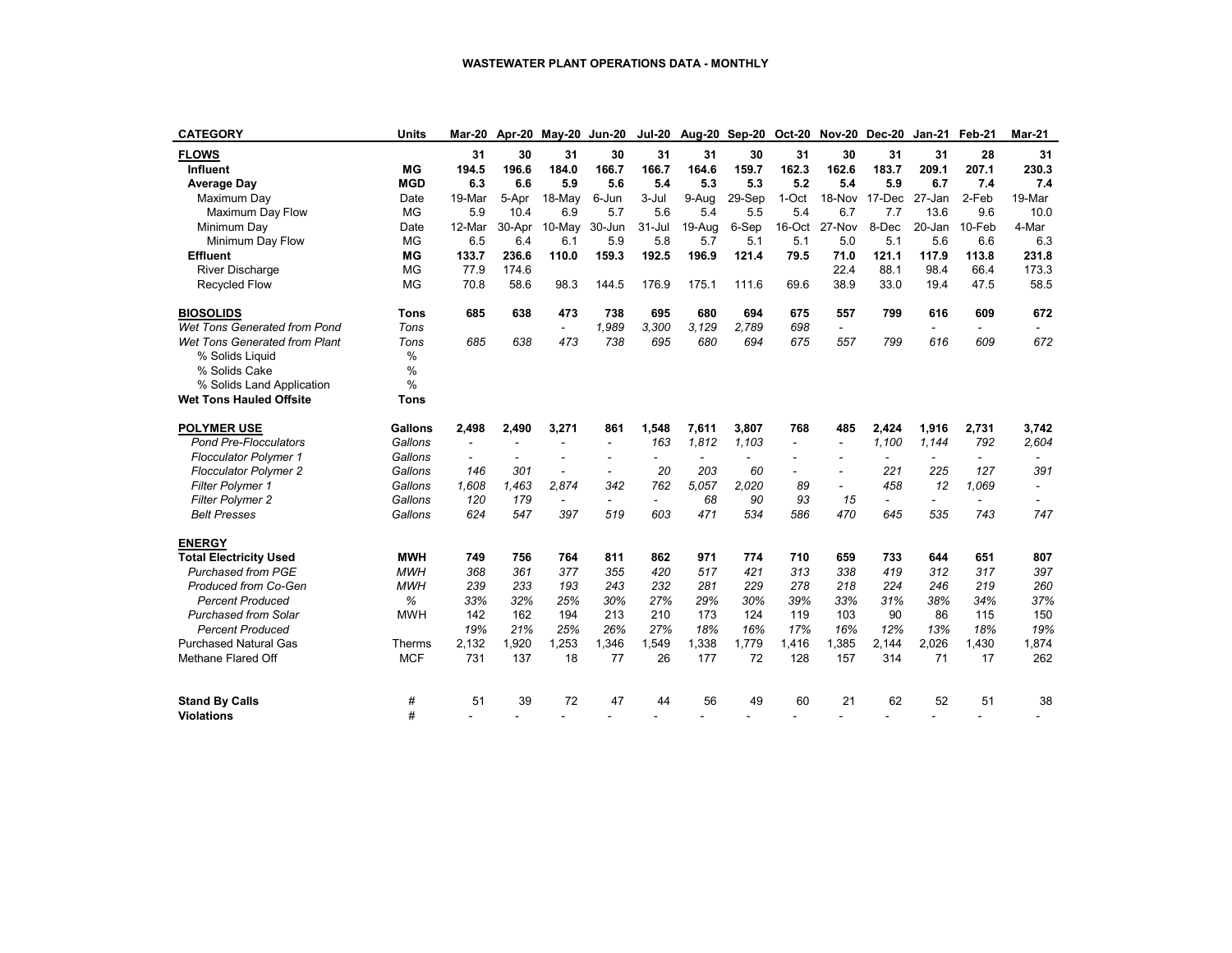#### **WASTEWATER PLANT MAINTENANCE and LABORATORY DATA - MONTHLY**

| <b>CATEGORY</b>                  |                 |                 |                 |                 |                 | Mar-20 Apr-20 May-20 Jun-20 Jul-20 Aug-20 Sep-20 Oct-20 Nov-20 Dec-20 Jan-21 Feb-21 |       |                 |                 |                 |                 |                          | <b>Mar-21</b> |
|----------------------------------|-----------------|-----------------|-----------------|-----------------|-----------------|-------------------------------------------------------------------------------------|-------|-----------------|-----------------|-----------------|-----------------|--------------------------|---------------|
|                                  |                 |                 |                 |                 |                 |                                                                                     |       |                 |                 |                 |                 |                          |               |
| <b>Scheduled</b>                 |                 |                 |                 |                 |                 |                                                                                     |       |                 |                 |                 |                 |                          |               |
| Old                              | 5               | $\,6$           | 9               | 39              | 25              | 26                                                                                  | 40    | 39              | 24              | 31              | 20              | 25                       | 26            |
| <b>New</b>                       | 90              | 110             | 102             | 91              | 107             | 88                                                                                  | 98    | 109             | 83              | 82              | 88              | 76                       | 95            |
| Completed                        | 89              | 107             | 72              | 105             | 106             | 74                                                                                  | 99    | 124             | 76              | 93              | 83              | 75                       | 95            |
| <b>New Balance</b>               | 6               | 9               | 39              | $\overline{25}$ | $\overline{26}$ | $\overline{40}$                                                                     | 39    | $\overline{24}$ | 31              | $\overline{20}$ | $\overline{25}$ | $\overline{26}$          | 26            |
|                                  |                 |                 |                 |                 |                 |                                                                                     |       |                 |                 |                 |                 |                          |               |
|                                  |                 |                 |                 |                 |                 |                                                                                     |       |                 |                 |                 |                 |                          |               |
| Unscheduled                      |                 |                 |                 |                 |                 |                                                                                     |       |                 |                 |                 |                 |                          |               |
| Old                              | 23              | 16              | 14              | 17              | 21              | 21                                                                                  | 23    | 30              | 35              | 34              | 31              | 28                       | 20            |
| <b>New</b>                       | 15              | 8               | 20              | 33              | 23              | 21                                                                                  | 24    | 16              | 19              | 30              | 33              | 17                       | 30            |
| Completed                        | 22              | 10              | 17              | 29              | 23              | 19                                                                                  | 17    | 11              | 20              | 33              | 36              | 25                       | 24            |
| <b>New Balance</b>               | $\overline{16}$ | 14              | $\overline{17}$ | $\overline{21}$ | $\overline{21}$ | $\overline{23}$                                                                     | 30    | 35              | $\overline{34}$ | $\overline{31}$ | $\overline{28}$ | $\overline{20}$          | 26            |
|                                  |                 |                 |                 |                 |                 |                                                                                     |       |                 |                 |                 |                 |                          |               |
|                                  |                 |                 |                 |                 |                 |                                                                                     |       |                 |                 |                 |                 |                          |               |
| <b>Total Work Orders</b>         |                 |                 |                 |                 |                 |                                                                                     |       |                 |                 |                 |                 |                          |               |
| Old                              | 28              | 22              | 23              | 56              | 46              | 47                                                                                  | 63    | 69              | 59              | 65              | 51              | 53                       | 46            |
| <b>New</b>                       | 105             | 118             | 122             | 124             | 130             | 109                                                                                 | 122   | 125             | 102             | 112             | 121             | 93                       | 125           |
| Completed                        | 112             | 118             | 90              | 135             | 130             | 93                                                                                  | 116   | 133             | 96              | 126             | 119             | 100                      | 119           |
| <b>New Balance</b>               | $\overline{22}$ | $\overline{23}$ | 56              | 46              | 47              | 63                                                                                  | 69    | 59              | 65              | 51              | $\overline{53}$ | 46                       | 52            |
|                                  |                 |                 |                 |                 |                 |                                                                                     |       |                 |                 |                 |                 |                          |               |
|                                  |                 |                 |                 |                 |                 |                                                                                     |       |                 |                 |                 |                 |                          |               |
| <b>LAB ANALYSES</b>              |                 |                 |                 |                 |                 |                                                                                     |       |                 |                 |                 |                 |                          |               |
|                                  |                 |                 |                 |                 |                 |                                                                                     |       |                 |                 |                 |                 |                          |               |
| <b>Sample Type</b>               |                 |                 |                 |                 |                 |                                                                                     |       |                 |                 |                 |                 |                          |               |
| Regulatory                       | 213             | 237             | 140             | 172             | 220             | 189                                                                                 | 141   | 191             | 221             | 328             | 209             | 204                      | 219           |
| <b>Process Control</b>           | 1,058           | 1,015           | 708             | 815             | 776             | 772                                                                                 | 700   | 906             | 960             | 1,644           | 986             | 918                      | 968           |
| <b>Special Request</b>           | 16              | 12              | 20              | 140             | 38              | 51                                                                                  | 31    | 10              | 301             | 42              | 9               | $\overline{\phantom{a}}$ |               |
| <b>Quality Control/Assurance</b> | 1,043           | 1,058           | 595             | 622             | 661             | 674                                                                                 | 577   | 727             | 928             | 1,662           | 929             | 878                      | 962           |
| <b>TOTAL</b>                     | 2,330           | 2,322           | 1,463           | 1,749           | 1,695           | 1,686                                                                               | 1,449 | 1,834           | 2,410           | 3,676           | 2,133           | 2,000                    | 2,149         |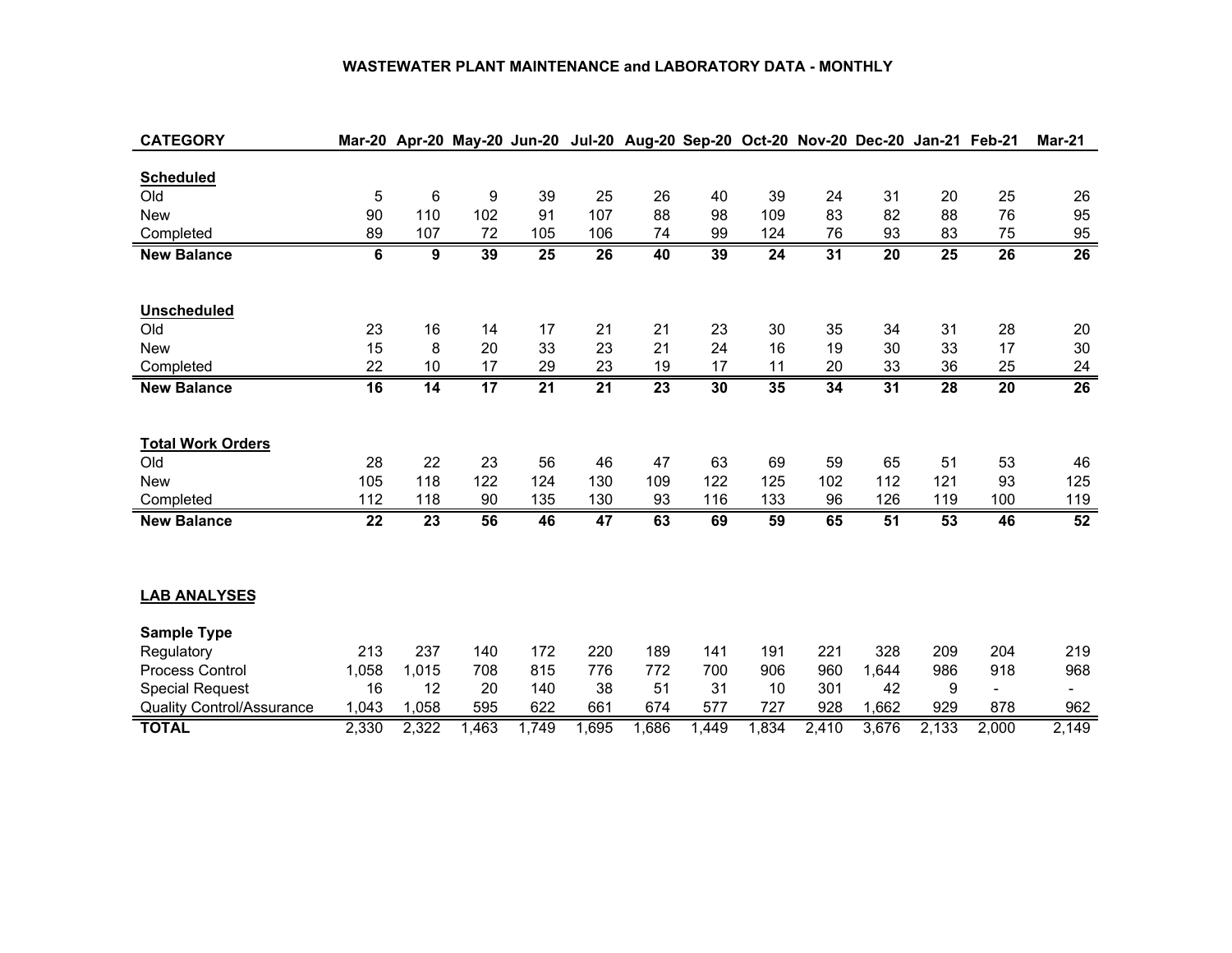#### **Summary of NSD Capital Project Status through 03‐31‐21**

| Proj  |                                          | FY 20/21                 | FY 19/20                 |          | <b>Final FY 20/21</b> |                          | <b>Costs Paid</b> | <b>Budget</b> | % Budget                 |
|-------|------------------------------------------|--------------------------|--------------------------|----------|-----------------------|--------------------------|-------------------|---------------|--------------------------|
| #     | <b>Description (shortened)</b>           | <b>Budget</b>            | <b>Carry Forwards</b>    | Adj.     | <b>Budget</b>         | Encumbrance              | to Date           | Remaining     | <b>Expended</b>          |
|       | <b>COLLECTION SYSTEM - PROJECTS</b>      |                          |                          |          |                       |                          |                   |               |                          |
| 13701 | Main Line Sewer Rehab                    | 62,100                   |                          |          | 62,100                | $\overline{\phantom{a}}$ | 13,245            | 48,855        | 21%                      |
| 13702 | Manhole Raising/Rehab                    | 250,000                  |                          |          | 250,000               | $\overline{\phantom{a}}$ | 11,856            | 238,144       | 5%                       |
| 13703 | Lateral Replacement/Rehab                | 113,900                  |                          |          | 113,900               | $\overline{a}$           | 91,962            | 21,938        | 81%                      |
| 13704 | <b>Cleanouts Installation/Rehab</b>      | 110,700                  |                          | (12,000) | 98,700                | $\overline{\phantom{a}}$ | 52,325            | 46,375        | 53%                      |
| 13705 | <b>I&amp;I Reduction Program</b>         | 30,000                   | 210,500                  |          | 240,500               | 196,100                  | 199               | 44,201        | 0%                       |
| 14703 | Browns Valley Rd & First St              | 14,000,000               | 5,733,950                |          | 19,733,950            | 4,929,632                | 13,088,829        | 1,715,489     | 66%                      |
| 18702 | Coll Sys Asset Mgmt Software             |                          | 216,600                  | 50,000   | 266,600               | 119,045                  | 133,404           | 14,151        | 50%                      |
| 19701 | 66-inch Trunk Rehab                      | 11,000,000               | 4,086,550                |          | 15,086,550            | 6,714,519                | 228,327           | 8,143,704     | 2%                       |
| 19703 | Sewer System I&I 2020                    | 3,850,000                | 2,341,400                |          | 6,191,400             | 2,346,954                | 3,535,678         | 308,768       | 57%                      |
| 19727 | Coll Sys Master Plan                     |                          | 100,000                  |          | 100,000               |                          | 8,832             | 91,168        | 9%                       |
| 20702 | <b>Manhole Rehabilitation</b>            | 250,000                  |                          |          | 250,000               | 39,230                   | 921               | 209,849       | 0%                       |
| 20703 | 2021 Collection System Rehab             | 3,410,000                | 16,550                   |          | 3,426,550             | 3,147,123                | 84,239            | 195,188       | 2%                       |
| 21701 | 2022 Collection System Rehab             | 20,000                   |                          |          | 20,000                |                          | 1,205             | 18,795        | 6%                       |
| 21718 | NN Siphon Gate Replacement               |                          | $\overline{\phantom{a}}$ | 25,000   | 25,000                | 15,725                   | 199               | 9,076         | 1%                       |
|       |                                          |                          |                          |          |                       |                          |                   |               |                          |
|       | <b>COLLECTION SYSTEM - EQUIPMENT</b>     |                          |                          |          |                       |                          |                   |               |                          |
| 21702 | Pickup-mounted Camera Sys                | 65,000                   |                          | 12,000   | 77,000                | $\overline{\phantom{0}}$ | 75,069            | 1,931         | 97%                      |
|       |                                          |                          |                          |          |                       |                          |                   |               |                          |
|       | <b>COLLECTION SYSTEM - LIFT STATIONS</b> |                          |                          |          |                       |                          |                   |               |                          |
| 17711 | West Napa PS - Rehab                     | 5,500,000                | 4,546,450                |          | 10,046,450            | 5,639,746                | 2,977,997         | 1,428,707     | 30%                      |
| 19705 | <b>Stonecrest PS Pump Rebuild</b>        |                          | 24,850                   |          | 24,850                |                          |                   | 24,850        | $\overline{\phantom{a}}$ |
| 21703 | River Park Pump Rebuild                  | 19,300                   |                          |          | 19,300                | $\mathbf{r}$             | $\blacksquare$    | 19,300        | $\overline{\phantom{a}}$ |
|       |                                          |                          |                          |          |                       |                          |                   |               |                          |
|       | <b>TREATMENT - PROJECTS</b>              |                          |                          |          |                       |                          |                   |               |                          |
| 13745 | Pond 1 Dredge                            |                          | 1,943,750                |          | 1,943,750             | 32,214                   | 1,853,879         | 57,657        | 95%                      |
| 18740 | <b>Treatment Plant Project 2019</b>      |                          | 64,850                   |          | 64,850                | 49,208                   | 792               | 14,850        | 1%                       |
| 20706 | <b>WWTP Master Plan</b>                  | 1,235,400                | 950                      |          | 1,236,350             | 426,461                  | 316,646           | 493,244       | 26%                      |
| 20707 | Pond Levee Repair                        | 700,000                  | 9,150                    |          | 709,150               | 468,227                  | 183,675           | 57,248        | 26%                      |
| 20708 | 2020 Treatment Plant Imprvmnts           |                          | 1,407,600                |          | 1,407,600             | 758,740                  | 183,233           | 465,627       | 13%                      |
|       |                                          |                          |                          |          |                       |                          |                   |               |                          |
|       | <b>TREATMENT - EQUIPMENT</b>             |                          |                          |          |                       |                          |                   |               |                          |
| 13735 | Dual Fuel Boiler Burner                  | $\overline{\phantom{a}}$ | 55,750                   |          | 55,750                | $\blacksquare$           | 32,907            | 22,843        | 59%                      |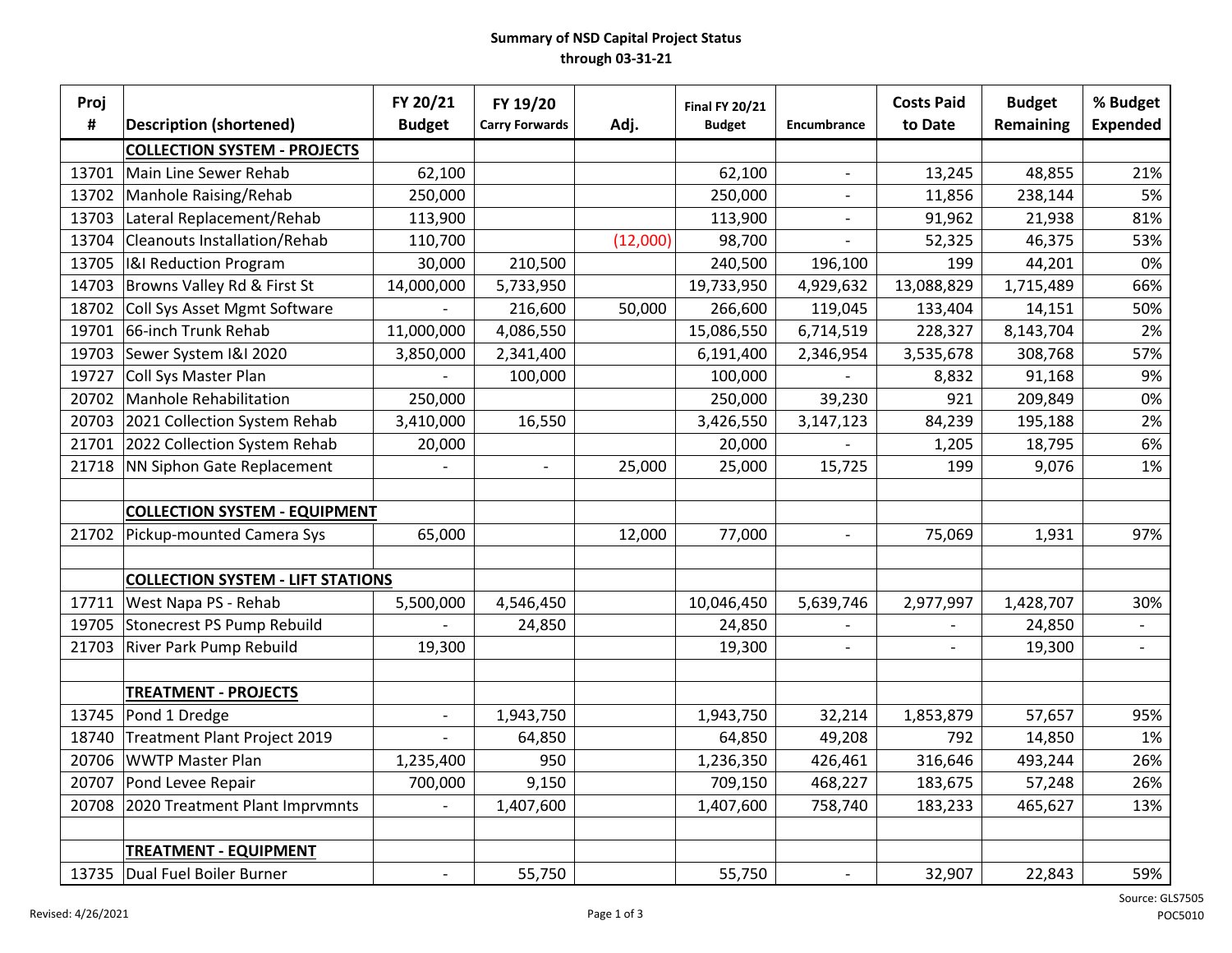#### **Summary of NSD Capital Project Status through 03‐31‐21**

| Proj<br># | <b>Description (shortened)</b>       | FY 20/21<br><b>Budget</b> | FY 19/20<br><b>Carry Forwards</b> | Adj.      | <b>Final FY 20/21</b><br><b>Budget</b> | Encumbrance              | <b>Costs Paid</b><br>to Date | <b>Budget</b><br>Remaining | % Budget<br><b>Expended</b> |
|-----------|--------------------------------------|---------------------------|-----------------------------------|-----------|----------------------------------------|--------------------------|------------------------------|----------------------------|-----------------------------|
| 15707     | DAFT Overflow Pumps (2)              | 12,300                    | 11,900                            |           | 24,200                                 |                          | $\overline{\phantom{a}}$     | 24,200                     | $\overline{\phantom{a}}$    |
| 16712     | <b>Primary Clarifier Mech-Struct</b> | 700,000                   | 390,200                           | 140,000   | 1,230,200                              | 74,300                   | 1,109,018                    | 46,883                     | 90%                         |
| 17726     | Headworks Equip Rehab/Rplcmnt        |                           | 240,700                           |           | 240,700                                | 86,476                   | 18,561                       | 135,663                    | 8%                          |
| 18718     | Sec Clarifier Mech/Strct Rehab       | 83,200                    |                                   | (50,000)  | 33,200                                 |                          |                              | 33,200                     | $\overline{\phantom{a}}$    |
| 18720     | <b>Neuros Blowers Rebuild</b>        |                           | 64,300                            |           | 64,300                                 | $\blacksquare$           |                              | 64,300                     |                             |
| 18722     | <b>FOG Station Water Heater</b>      |                           | 25,000                            |           | 25,000                                 | 14,436                   | 8,413                        | 2,151                      | 34%                         |
| 19708     | <b>Rotork Actuator Rplcmnt</b>       |                           | 75,900                            |           | 75,900                                 |                          | 25,204                       | 50,696                     | 33%                         |
| 19709     | <b>Polymer Tank Rplcmnt</b>          | 207,000                   | 10,000                            | (185,000) | 32,000                                 | $\overline{\phantom{a}}$ |                              | 32,000                     |                             |
| 19710     | 12kV Redundant Line                  |                           | 83,650                            |           | 83,650                                 | 12                       | 40,665                       | 42,972                     | 49%                         |
| 19715     | <b>ARV Rplcmnt</b>                   | $\overline{\phantom{a}}$  | 4,750                             |           | 4,750                                  | $\overline{\phantom{a}}$ |                              | 4,750                      |                             |
| 20709     | AB Caustic Pumps & Enclosure         | $\overline{\phantom{a}}$  | 68,600                            |           | 68,600                                 | $\overline{\phantom{a}}$ | 17,347                       | 51,253                     | 25%                         |
| 20710     | Septage Pump & Motor Rplcmnt         | $\overline{\phantom{a}}$  | 4,950                             |           | 4,950                                  | $\blacksquare$           | 4,746                        | 204                        | 96%                         |
| 20711     | Marsh-to-Pond PS Upgrade             |                           | 87,550                            |           | 87,550                                 |                          | 252                          | 87,298                     | 0%                          |
| 20712     | <b>Grit Pump Rebuild</b>             |                           | 5,000                             |           | 5,000                                  | $\blacksquare$           | 4,746                        | 254                        | 95%                         |
| 20713     | <b>Elevator Control Update</b>       |                           | 400,000                           |           | 400,000                                |                          |                              | 400,000                    |                             |
| 20715     | Concrete Pipe Chase Covers           |                           | 80,000                            |           | 80,000                                 | 2,455                    | 64,084                       | 13,461                     | 80%                         |
| 20716     | Plant Door Replacement PH 1          |                           | 22,200                            | 8,000     | 30,200                                 |                          | 11,875                       | 18,325                     | 39%                         |
| 21704     | Headworks - Washer Compactor         | 314,400                   |                                   |           | 314,400                                | 178,068                  |                              | 136,332                    |                             |
| 21705     | Pipe Threader                        | 13,000                    |                                   |           | 13,000                                 |                          | 12,883                       | 117                        | 99%                         |
| 21706     | <b>Rotork Actuator Replacement</b>   | 101,800                   |                                   |           | 101,800                                | $\overline{\phantom{a}}$ | 7,252                        | 94,548                     | 7%                          |
| 21707     | <b>Digester Roof Grating Rplcmnt</b> | 110,900                   |                                   |           | 110,900                                | $\overline{\phantom{a}}$ |                              | 110,900                    |                             |
| 21708     | Head works - Roof Replacement        | 80,300                    |                                   |           | 80,300                                 | $\blacksquare$           | 75,300                       | 5,000                      | 94%                         |
| 21709     | Plant Door Replacement - Ph 2        | 23,000                    |                                   | (8,000)   | 15,000                                 | $\sim$                   |                              | 15,000                     | $\overline{\phantom{a}}$    |
| 21710     | Veh 175 - F-150                      | 31,000                    |                                   |           | 31,000                                 | 86,359                   | $\overline{\phantom{0}}$     | (55, 359)                  | $\overline{\phantom{a}}$    |
|           |                                      |                           |                                   |           |                                        |                          |                              |                            |                             |
|           | <b>LAB - EQUIPMENT</b>               |                           |                                   |           |                                        |                          |                              |                            |                             |
| 21711     | Autoclave Rplcment                   | 34,400                    |                                   |           | 34,400                                 | 14,295                   | $\overline{\phantom{0}}$     | 20,105                     |                             |
| 21712     | Sampler 4700 Rplcmnt                 | 10,400                    |                                   |           | 10,400                                 | 7,846                    | $\overline{\phantom{a}}$     | 2,554                      | $\overline{a}$              |
|           |                                      |                           |                                   |           |                                        |                          |                              |                            |                             |
|           | <b>SCADA</b>                         |                           |                                   |           |                                        |                          |                              |                            |                             |
| 18729     | SCADA MP Proj 1 Ntwk Mntrng          | $\overline{\phantom{a}}$  | 46,200                            |           | 46,200                                 | $\overline{\phantom{a}}$ | $\overline{\phantom{a}}$     | 46,200                     | $\overline{\phantom{a}}$    |
| 19718     | SCADA MP PH 5 Security Stdy          |                           | 51,850                            |           | 51,850                                 | $\overline{\phantom{a}}$ | $\overline{\phantom{0}}$     | 51,850                     | $\overline{\phantom{a}}$    |
| 21713     | <b>SCADA Network Upgrades</b>        | 225,000                   |                                   |           | 225,000                                |                          |                              | 225,000                    |                             |